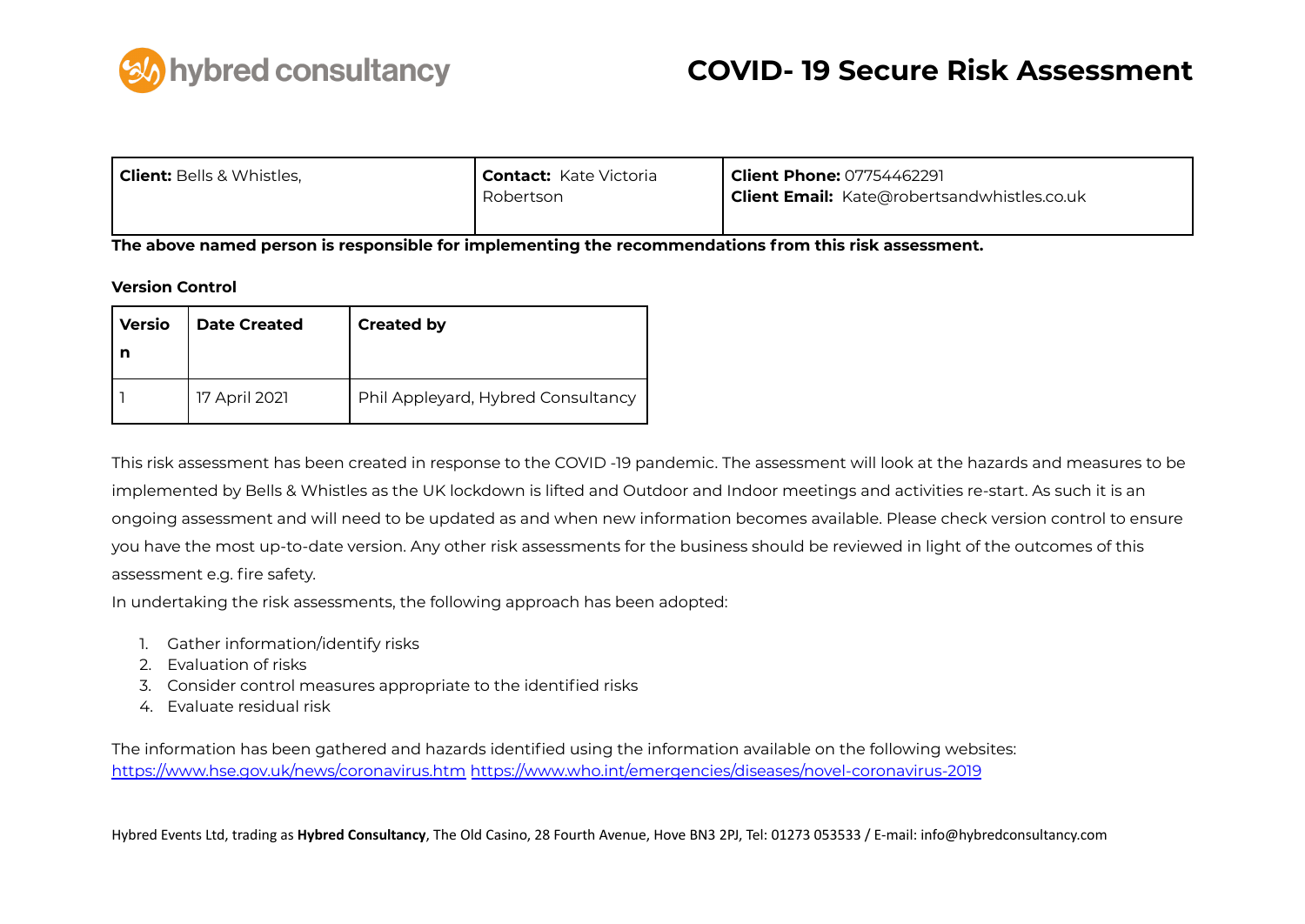

<https://www.gov.uk/coronavirus> And abides by The Health Protection (Coronavirus, Restrictions) (England) Regulations 2020

#### **Business Overview**

Bells and whistles is an Independently owned company based within Sussex England.

Bell and Whistles is a company that is offering themed sleepover experiences with indoor teepee experiences that caters for 5-12 yr olds, theses Sleepovers come fully themed with activities included to help keep everyone entertained and involved. They also offer Outdoor sleepover themed experiences with bells tents creating an amazing Glamping experience, twinkling lights, lanterns, cosy bedding, cushions, rugs and decor. These range in size depending on the size of the party and Available space to be used - ranging from a 4m Bell tent (mermaid Cave sleeping upto 5) to their Emperor Tent sleeping up to 12.

#### Their Mission statement

To establish Bells & Whistles as a key player in the children's sleepover party market, across Sussex, Surrey and select parts of London. To differentiate ourselves through our storytelling—with each of our lovingly curated party packages providing boys and girls with an experience of adventure, of wonder and of fun.

To provide a safe, sustainable and nurturing space for children aged 5 to 12 years old to be who they want to be in an engaging, friendly environment.

To use more than 15 years' experience in the high-end special events industry to create market-leading indoor and outdoor parties for curious minds.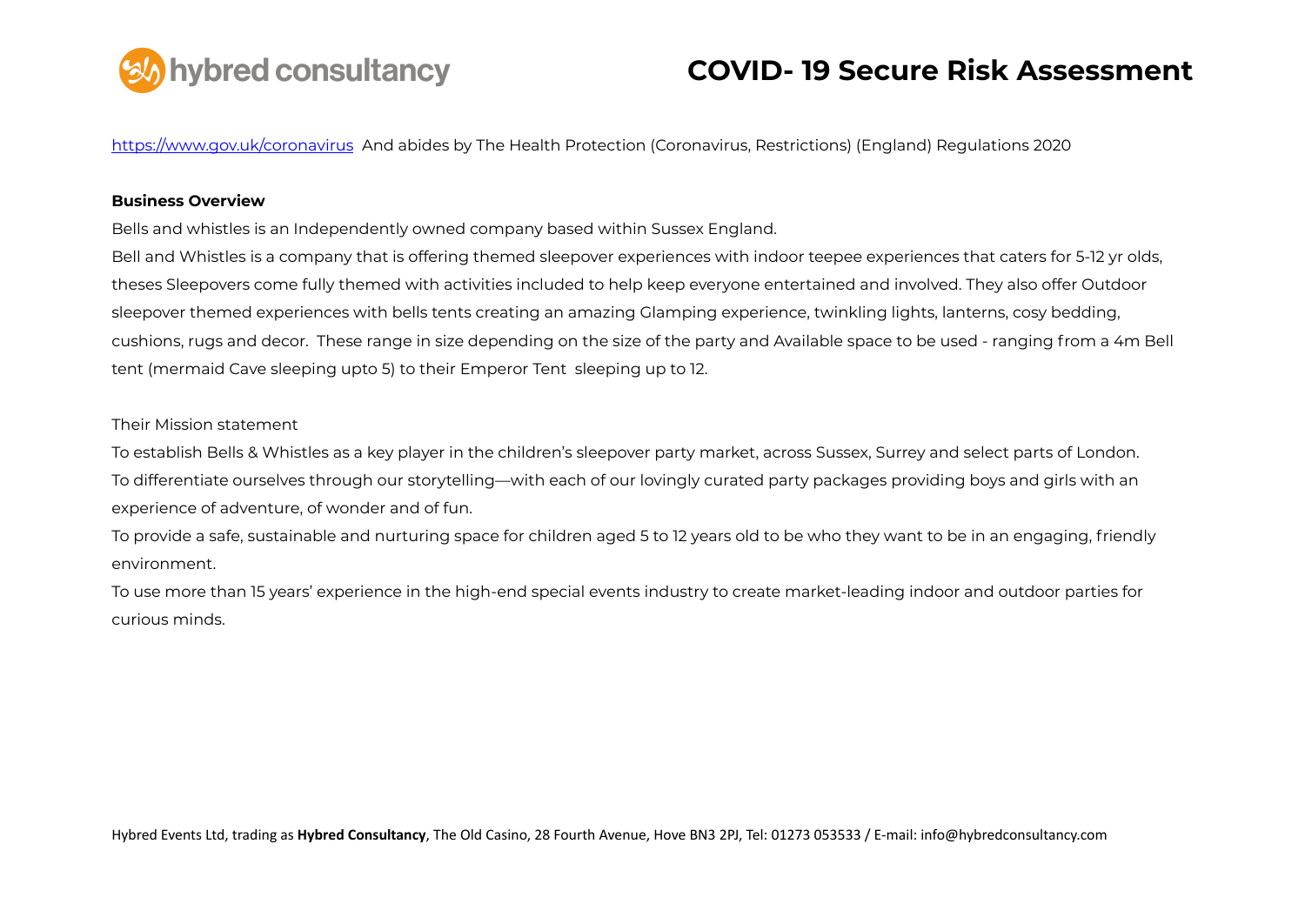

#### **Risk Assessment process**

This risk assessment has been carried out after a Video Consultation with the Business owner

Following the risk assessment, it is recommended that the business informs all staff of the outcomes and recommendations to ensure that all recommendations are understood and appropriately actioned by everyone working for the company. It is the duty of the business owner to inform Hybred Consultancy of any changes to business activities in order for the risk assessment to be updated accordingly.

#### **Hierarchy of Control**

Each element of the risk assessment has been carried out using the Hierarchy of Control with PPE as the final option:

- **Elimination** Physically remove the hazard
- **Substitution** Replace the hazard
- **Engineering controls** Isolate people from the hazard
- **Administrative controls** Change the way people work
- **Personal protective equipment** Protect the worker with PPE

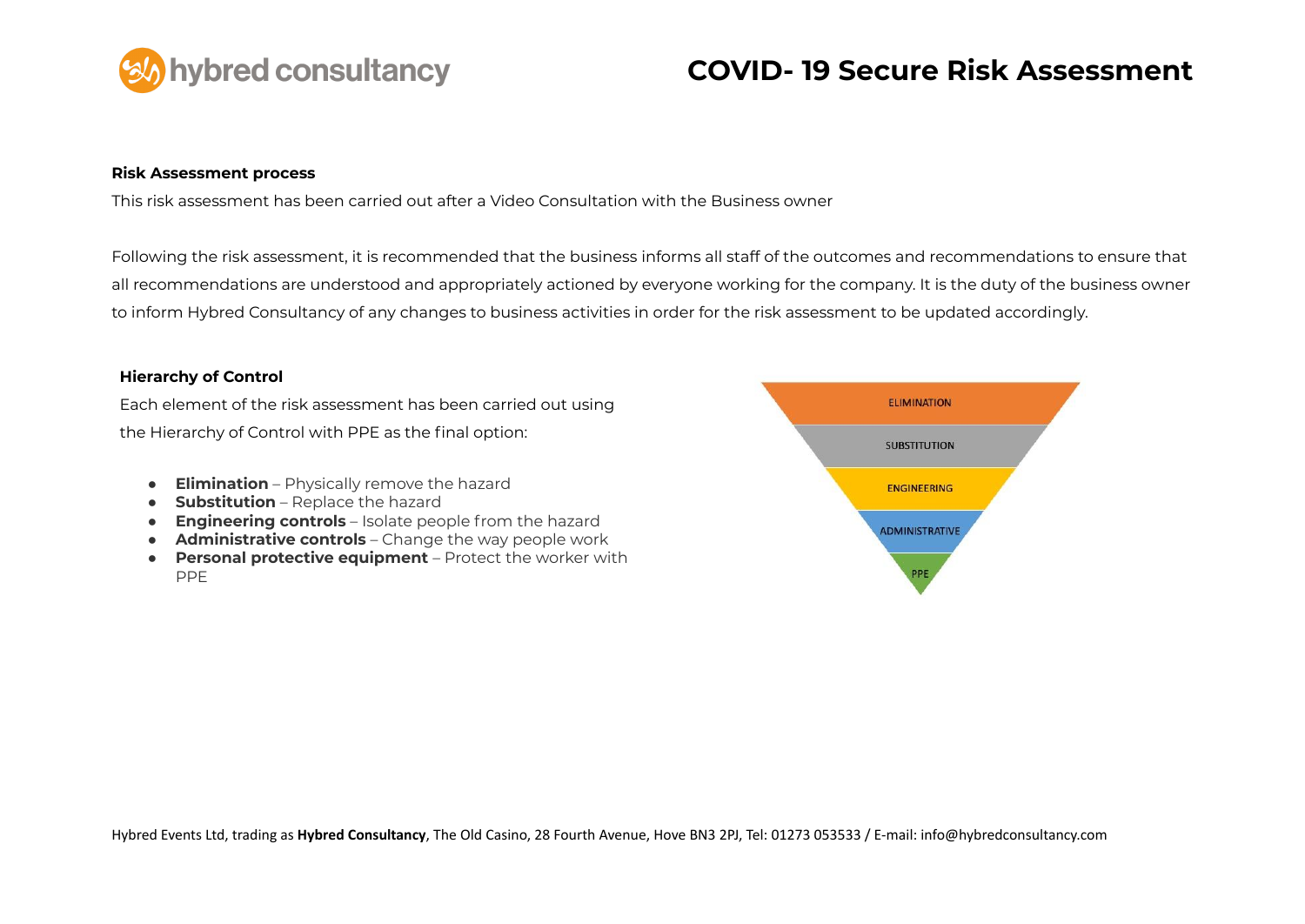

#### **RISK RATING MATRIX**

The risk assessment is written using a 5 x 5 Risk Matrix. The Risk Rating is calculated by multiplying the likelihood against the severity. 1 indicates LOW and 5 indicates HIGH. E.g. A likelihood of 4 which is probable against a Severity of 2 would give you an overall risk rating of 8 which would be rated as a low risk.

| <b>Severity</b> |              |                |                |                |    | Likelihood                                                         |
|-----------------|--------------|----------------|----------------|----------------|----|--------------------------------------------------------------------|
| 5               |              | 10             | 15             | 20             | 25 | <b>Extremely Unlikely</b>                                          |
|                 |              |                |                |                |    | Possible but unlikely                                              |
|                 |              |                |                |                |    | Conceivable<br>3.                                                  |
| 4               |              | 8              | 12             | 16             | 20 | Probably would happen at some time<br>4.                           |
|                 |              |                |                |                |    | 5.<br>Almost certain to happen                                     |
| 3               | 3.           | 6              | 9              | 12             | 15 |                                                                    |
|                 |              |                |                |                |    | <b>Severity</b>                                                    |
|                 |              |                |                |                |    | No or minimum injury - No equipment or property damage             |
| $\mathbf{z}$    | $\mathbf{2}$ | $\overline{4}$ | 6.             | 8              | 10 | First aid treatment on-site - Minimum equipment or property<br>2.  |
|                 |              |                |                |                |    | damage                                                             |
| 1               |              | $\overline{2}$ | $\overline{3}$ | $\overline{a}$ |    | 3.<br>First aid treatment off-site - Equipment and property damage |
|                 |              |                |                |                |    | Major injury or hospitalisation - Localised equipment or<br>4.     |
|                 |              |                |                |                |    | property damage                                                    |
|                 |              | $\mathbf{2}$   | 3              | 4              | 5  | 5.<br>Fatality - Extensive property or equipment damage            |
|                 | Likelihood   |                |                |                |    |                                                                    |
|                 |              |                |                |                |    |                                                                    |
|                 |              |                |                |                |    |                                                                    |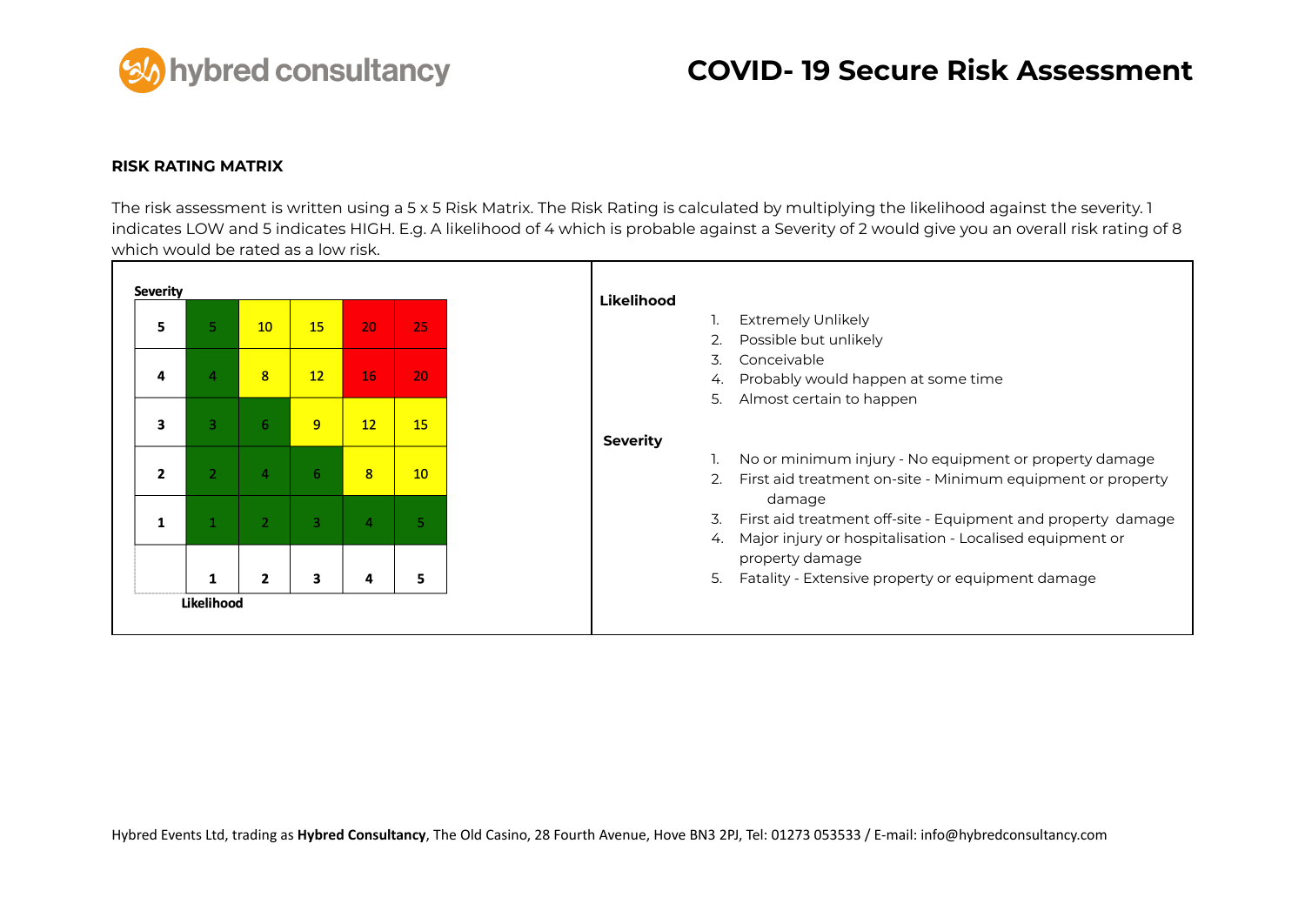

|                | $S \times L = R$ |                   | <b>Risk Rating</b>                                                                                            |
|----------------|------------------|-------------------|---------------------------------------------------------------------------------------------------------------|
| $S =$ Severity | L = Likelihood   | $R =$ Risk Rating | LOW RISK - Action is required to lower the risk. Time effort and money<br>1-6                                 |
|                |                  |                   | must be proportionate to the risk                                                                             |
|                |                  |                   | MEDIUM RISK - Action is required to control the risk. Immediate short term<br>7-15                            |
|                |                  |                   | measures may be required                                                                                      |
|                |                  |                   | 16-25 HIGH RISK - Action is required urgently to control the risk. Further<br>resources are almost inevitable |

### **Social Distancing**

| <b>REF</b>                 | <b>Hazards and</b><br><b>Effects</b>                                  | Who could<br>be harmed? |    | <b>Severity Rating</b><br><b>X</b><br>Likelihood =<br><b>Primary risk</b><br>based on no<br>controls<br>$S \times L = R$ |    | <b>Recommended Control Measures</b>                                                                                                       |   | <b>Severity Rating</b><br>x Likelihood =<br><b>Residual Risk</b> |   | <b>Further</b><br><b>Action</b><br><b>Required</b><br><b>Where Risks</b><br>are Not<br><b>Adequately</b><br><b>Controlled</b> |
|----------------------------|-----------------------------------------------------------------------|-------------------------|----|--------------------------------------------------------------------------------------------------------------------------|----|-------------------------------------------------------------------------------------------------------------------------------------------|---|------------------------------------------------------------------|---|-------------------------------------------------------------------------------------------------------------------------------|
|                            |                                                                       |                         | S. |                                                                                                                          | R  |                                                                                                                                           | S |                                                                  | R |                                                                                                                               |
|                            | directly, self-employed workers and contractors from other businesses |                         |    |                                                                                                                          |    | Note: Where the term staff is used this should apply to anyone who works for you or represents the company and includes people you employ |   |                                                                  |   |                                                                                                                               |
| Social                     | Proximity to                                                          | Staff                   | 4  | 5                                                                                                                        | 20 | Layout to be considered and designed to maintain 1m+                                                                                      | 4 |                                                                  | 4 | No further                                                                                                                    |
| Distancing                 | lothers                                                               | Client/                 |    |                                                                                                                          |    | distancing where possible                                                                                                                 |   |                                                                  |   | action                                                                                                                        |
| maintaining                | Increases the                                                         | Customer/               |    |                                                                                                                          |    | Remind people to keep a 1m+ distance                                                                                                      |   |                                                                  |   | required if all                                                                                                               |
| 1m+ - physical risk of the |                                                                       | <b>Guests</b>           |    |                                                                                                                          |    | Consider the layout of Venue etc. Ask Customer/ Client to                                                                                 |   |                                                                  |   | recommende                                                                                                                    |
| distance)                  | transmission                                                          |                         |    |                                                                                                                          |    | confirm size of space to be used and pictures where                                                                                       |   |                                                                  |   | d control                                                                                                                     |
|                            | of the virus                                                          |                         |    |                                                                                                                          |    | possible                                                                                                                                  |   |                                                                  |   | measures are                                                                                                                  |
|                            |                                                                       |                         |    |                                                                                                                          |    |                                                                                                                                           |   |                                                                  |   | implemented                                                                                                                   |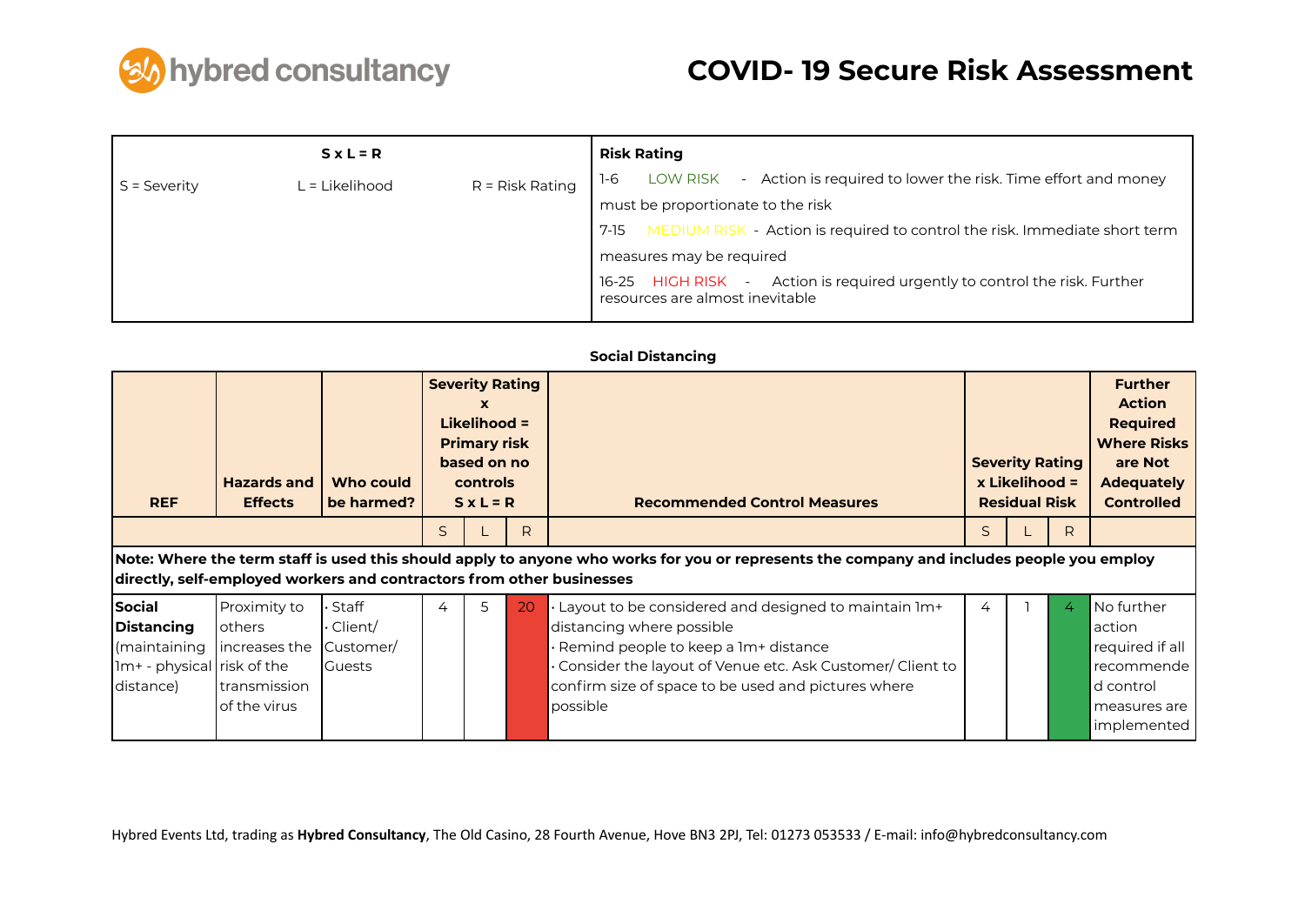

| Social<br>Distancing<br>Capacity<br>(maintaining<br>1m+ - physical transmission<br>distance)                                                                         | Proximity to<br>others<br>increases the<br>lrisk of the<br>of the virus                 | Staff<br>Client/<br>Customer/<br><b>Guests</b> | 5 | 5 | 25 | · Staff should work from home if at all possible. Consider<br>who is actually needed to be on-site; for example:<br>workers in roles critical for setup and de-rig                                                                                                                                                                                                                                                                                                                           | 5 | 5              | No further<br>action<br>required if all<br>recommende<br>d control<br>measures are<br>implemented              |
|----------------------------------------------------------------------------------------------------------------------------------------------------------------------|-----------------------------------------------------------------------------------------|------------------------------------------------|---|---|----|----------------------------------------------------------------------------------------------------------------------------------------------------------------------------------------------------------------------------------------------------------------------------------------------------------------------------------------------------------------------------------------------------------------------------------------------------------------------------------------------|---|----------------|----------------------------------------------------------------------------------------------------------------|
| Social<br><b>Distancing</b><br>Other people<br>and animals<br>in and<br>around the<br>Venue/<br>Customers<br>Property<br>(maintaining<br>1m+ - physical<br>distance) | Proximity to<br>others<br>lincreases the<br>risk of the<br>transmission<br>of the virus | Staff<br>Client/<br>Customer/<br><b>Guests</b> | 4 | 4 | 16 | Reduce the amount of other people in the Venue/<br>Customers property when setting up so as to reduce viral<br>loading in the air.<br>Animals to be removed from areas accessible to Staff<br>when setting up and de-rigging.                                                                                                                                                                                                                                                                | 4 | $\overline{4}$ | No further<br>action<br>required if all<br>recommende<br>d control<br>measures are<br>implemented              |
| Social<br>Distancing                                                                                                                                                 | Proximity to<br>others<br>increases the<br>risk of the<br>transmission<br>of the virus  | Staff<br>Client/<br>Customer/<br><b>Guests</b> | 5 | 4 | 20 | For outdoor setup where possible access the outside<br>space without having to enter the property. Using gates<br>and paths where possible to setup and de-rig<br>If having to access through Venue/property then the<br>shortest route possible is used and to be well ventilated<br>with doors and windows open.<br>Reduce contact with customer where possible<br>Payments to be made electronically online.<br>Appropriate PPE to be used where Im+ social distancing<br>is not possible | 5 | 5.             | See PPE and<br><b>Cleaning and</b><br><b>Hygiene</b><br><b>Sections of</b><br><b>Risk</b><br><b>Assessment</b> |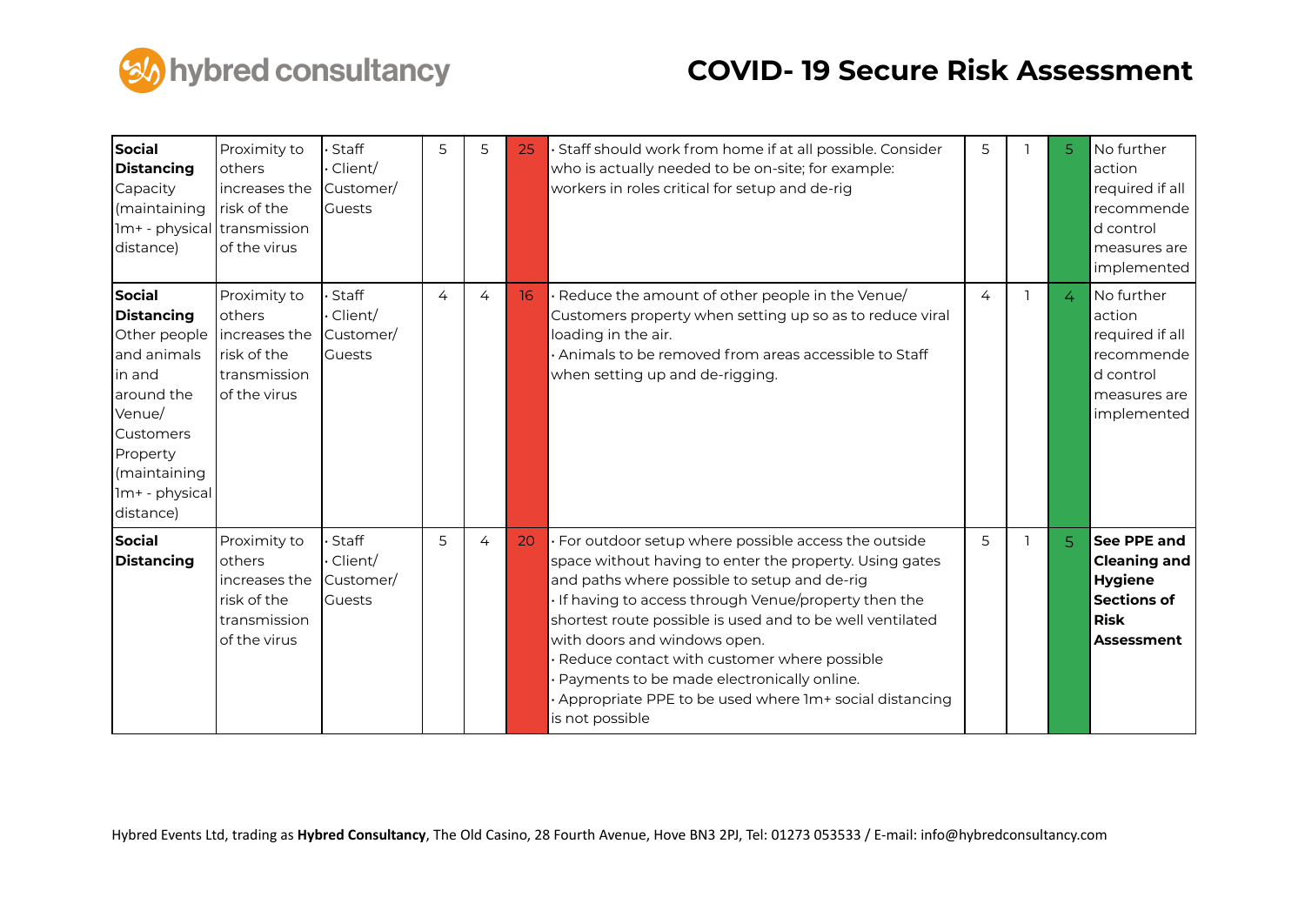

#### **Cleaning and Sanitising**

| <b>REF</b>                 | <b>Hazards and</b><br><b>Effects</b>                                                                                                                                                                               | Who could<br>be harmed?                           |              | <b>Severity Rating</b><br>X<br>Likelihood =<br><b>Primary risk</b><br>based on no<br>controls<br>$S \times L = R$ |              | <b>Recommended Control Measures</b>                                                                                                                                                                                                                                                                                                                                                                                                                                                                                                                                                 | <b>Severity Rating</b><br>x Likelihood =<br><b>Residual Risk</b> |  |    | <b>Further</b><br><b>Action</b><br><b>Required</b><br><b>Where Risks</b><br>are Not<br><b>Adequately</b><br><b>Controlled</b> |
|----------------------------|--------------------------------------------------------------------------------------------------------------------------------------------------------------------------------------------------------------------|---------------------------------------------------|--------------|-------------------------------------------------------------------------------------------------------------------|--------------|-------------------------------------------------------------------------------------------------------------------------------------------------------------------------------------------------------------------------------------------------------------------------------------------------------------------------------------------------------------------------------------------------------------------------------------------------------------------------------------------------------------------------------------------------------------------------------------|------------------------------------------------------------------|--|----|-------------------------------------------------------------------------------------------------------------------------------|
|                            |                                                                                                                                                                                                                    |                                                   | $\mathsf{S}$ |                                                                                                                   | $\mathsf{R}$ |                                                                                                                                                                                                                                                                                                                                                                                                                                                                                                                                                                                     | $\mathsf{S}$                                                     |  | R  |                                                                                                                               |
|                            | Note: Where the term staff is used this should apply to anyone who works for you or represents the company and includes people you employ<br>directly, self-employed workers and contractors from other businesses |                                                   |              |                                                                                                                   |              |                                                                                                                                                                                                                                                                                                                                                                                                                                                                                                                                                                                     |                                                                  |  |    |                                                                                                                               |
| <b>Cleaning</b><br>General | Transmission<br>of COVID-19<br>virus through Customer/<br>repeated<br>touch of<br>contaminate<br>d surfaces by<br>multiple<br>people,<br>leading to<br>illness                                                     | $\cdot$ Staff<br>$\cdot$ Client/<br><b>Guests</b> | 5            | 5.                                                                                                                | 25           | Use disposable cloths where possible for each cleaning<br>and disinfecting task and always dispose of immediately<br>after use in a bin with a foot operated lid<br>Use the Catch It, Kill It, Bin It principle for all disposable<br>wipes and tissues<br>Where reusable cloths are used for cleaning and<br>disinfecting they must be changed after every use and<br>washed at a minimum temperature of 60 degrees daily<br>Store reusable cloths in a lidded container prior to<br>washing<br>Do not wash any reusable cleaning cloths with other<br>personal or household items | 5                                                                |  | 5. | No further<br>action<br>required if all<br>recommende<br>d control<br>measures are<br>implemented                             |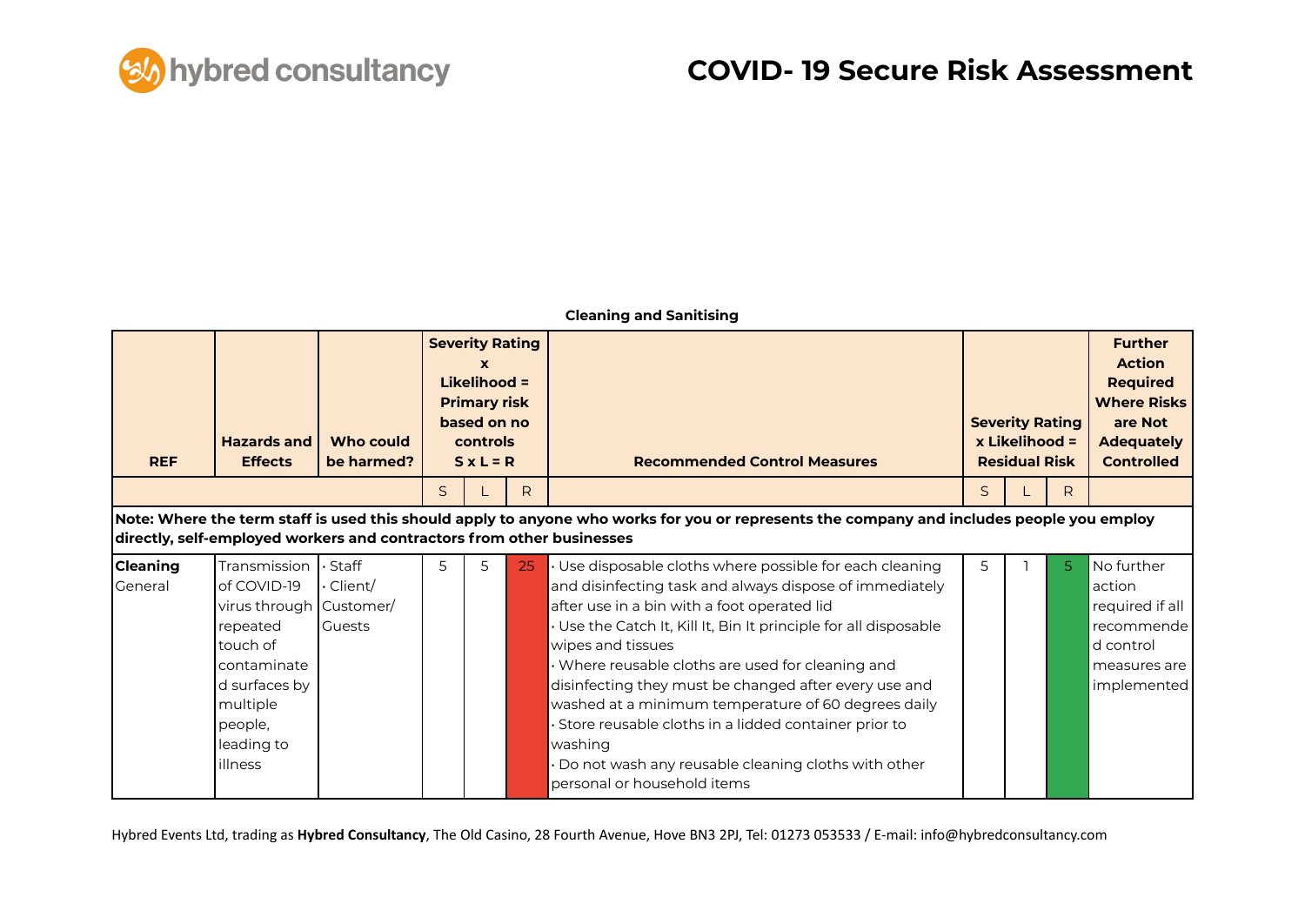

|                                 |                                                                                                                                                                |                              |   |   |    | · Follow the manufacturer's instructions on all cleaning<br>products for the required contact time                                                                                                                                                                                                                                                                                                                                                                                                                                                                                                                                                                                                                                                                      |   |                |                                                                                                   |
|---------------------------------|----------------------------------------------------------------------------------------------------------------------------------------------------------------|------------------------------|---|---|----|-------------------------------------------------------------------------------------------------------------------------------------------------------------------------------------------------------------------------------------------------------------------------------------------------------------------------------------------------------------------------------------------------------------------------------------------------------------------------------------------------------------------------------------------------------------------------------------------------------------------------------------------------------------------------------------------------------------------------------------------------------------------------|---|----------------|---------------------------------------------------------------------------------------------------|
| <b>Tepees and</b><br>misc items | Transmission<br>of COVID-19<br>virus through Customer/<br>repeated<br>touch of<br>contaminate<br>d surfaces by<br>multiple<br>people,<br>leading to<br>illness | · Staff<br>Client/<br>Guests | 5 | 5 | 25 | · All Teepees are made of material that can washed<br>regularly. They will be washed at a temperature of 60<br>degrees.<br>· All tepees will be cleaned after every use so as to<br>minimise transmission through touch. they will either be<br>washed at 60 degrees or anti bac sprayed and<br>quarantined for 72hrs before being used and setup again<br>all poles, pegs, weights etc will be wiped down and clean<br>with either single use antibacterial wipes or with cloths<br>that will be used once then cleaned separately from any<br>personal items<br>. All Props will be sanitised and cleaned after every use<br>and where possible quarantined for 72hrs<br>· All tray tables are wipeable and will be sanitised and<br>antibac cleaned after every use. | 5 | 5 <sup>1</sup> | No further<br>action<br>required if all<br>recommende<br>d control<br>measures are<br>implemented |
| <b>Toilet</b><br>facilities     | Transmission<br>of COVID-19<br>virus through Customer/<br>repeated<br>touch of<br>contaminate<br>d surfaces by<br>multiple<br>people,<br>leading to<br>illness | · Staff<br>Client/<br>Guests | 5 | 5 | 25 | It is advised that Staff don't use the Venue/Customers<br>toilets at present (due to the amount of time that is<br>needed to be onsite to set up this should be possible to<br>maintain.) However if use of the Customers toilet is<br>necessary please maintain all PPE where possible and<br>make sure to clean hands (for a minimum of 20secs with<br>soap and hot water) and sanitise after.                                                                                                                                                                                                                                                                                                                                                                        | 5 | 5 <sup>1</sup> | No further<br>action<br>required if all<br>recommende<br>d control<br>measures are<br>implemented |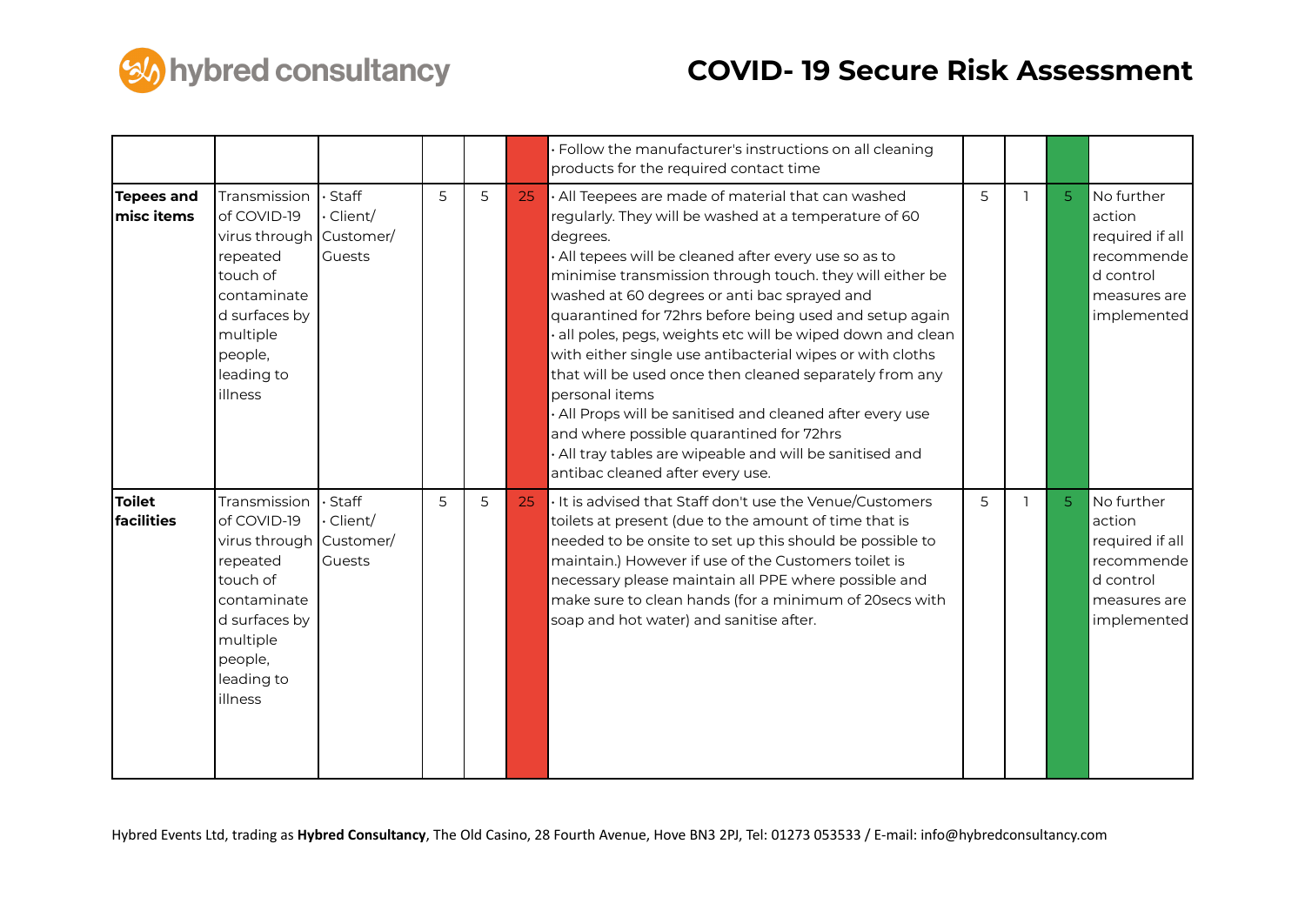

| Ventilation /<br>Air<br>extraction         | Airborne<br>transmission<br>of the virus                                                                                                                       | Staff<br>Client/<br>Customer/<br>Guests | 4 | 5 | 20 | Ensure the Venue/ Customers property is well ventilated,<br>open windows during setup and de-rig hours where<br>possible<br>If using additional cooling or heating systems they<br>should be extraction units or single unit air conditioning<br>units with direct access to external walls.<br>Extraction fans to be utilised where possible to refresh air<br>regularly.<br>Oscillating fans should not be used to minimise risk of<br>droplets travelling in airflow. Local air conditioning units to<br>be utilised if air intake is from outdoors and not<br>recirculated | 4 | 4              | No further<br>action<br>required if all<br>recommende<br>d control<br>measures are<br>implemented |
|--------------------------------------------|----------------------------------------------------------------------------------------------------------------------------------------------------------------|-----------------------------------------|---|---|----|--------------------------------------------------------------------------------------------------------------------------------------------------------------------------------------------------------------------------------------------------------------------------------------------------------------------------------------------------------------------------------------------------------------------------------------------------------------------------------------------------------------------------------------------------------------------------------|---|----------------|---------------------------------------------------------------------------------------------------|
| Handwashin<br>lg                           | Transmission<br>of COVID-19<br>virus through Customer/<br>repeated<br>touch of<br>contaminate<br>d surfaces by<br>multiple<br>people,<br>leading to<br>illness | Staff<br>Client/<br>Guests              | 5 | 5 | 25 | · Frequent handwashing to take place<br>Staff to wash or sanitise hands immediately on arrival at<br>premises<br>Staff to wash hands prior to and post removal of PPE<br>Staff to wash hands after any coughs or sneezes<br>Confirm with all Staff hand wash procedures.                                                                                                                                                                                                                                                                                                       | 5 | 5              | No further<br>action<br>required if all<br>recommende<br>d control<br>measures are<br>implemented |
| Mattresses,<br>Duvets and<br><b>Covers</b> | Transmission<br>of COVID-19<br>virus through Customer/<br>repeated<br>touch of<br>contaminate<br>d surfaces by<br>multiple<br>people,                          | · Staff<br>Client/<br>Guests            | 5 | 5 | 25 | All Mattresses are PVC covered and wipeable after every<br>use, they will be antibac and sanitised after every use.<br>All Duvets, pillows and Covers will be washed and<br>cleaned at 60 degrees after every use so as to reduce the<br>risk of touch transmission.                                                                                                                                                                                                                                                                                                           | 5 | 5 <sup>1</sup> | No further<br>action<br>required if all<br>recommende<br>d control<br>measures are<br>implemented |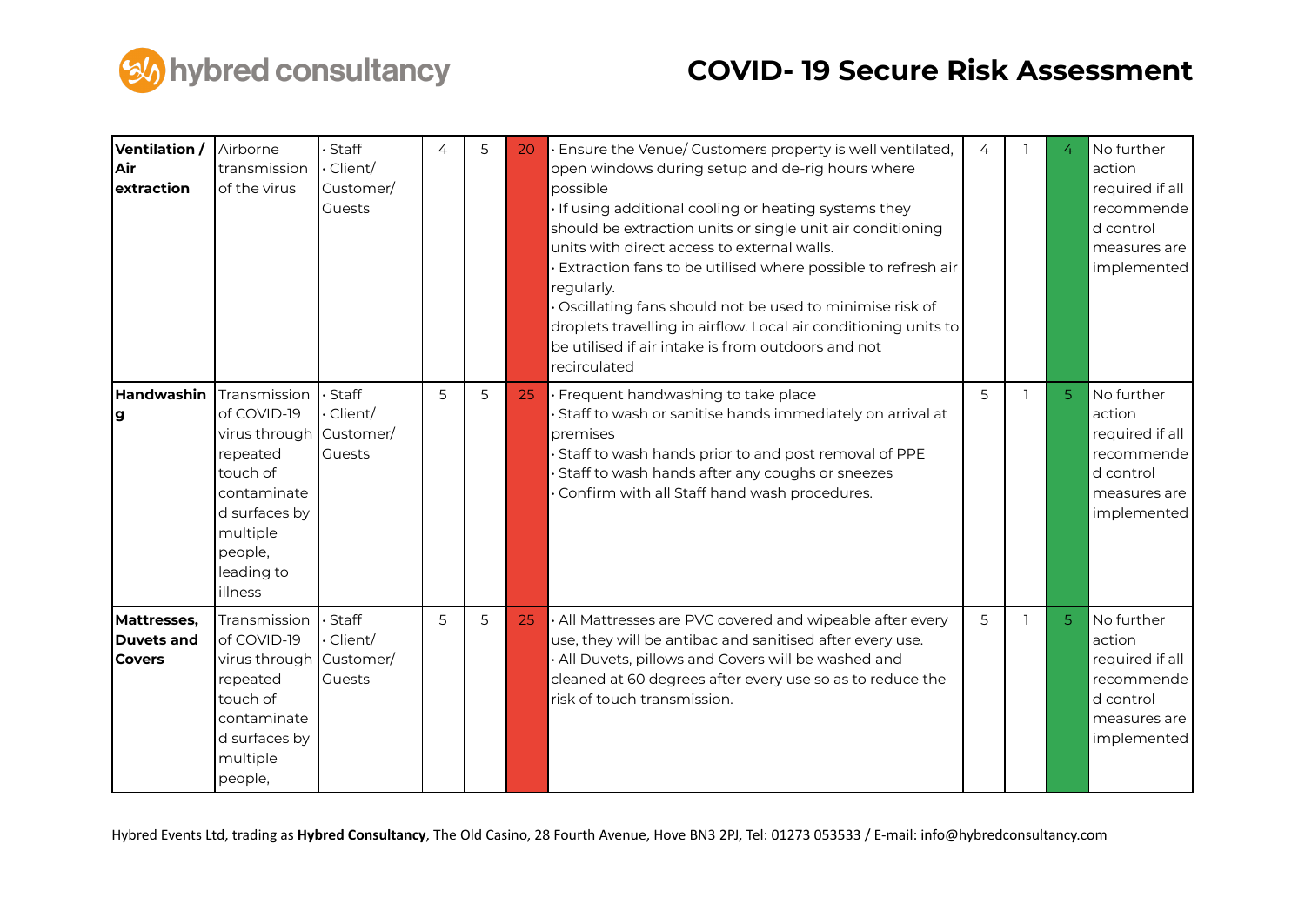

| $\cdots$<br> leading to |  |  |  |  |  |
|-------------------------|--|--|--|--|--|
| illness                 |  |  |  |  |  |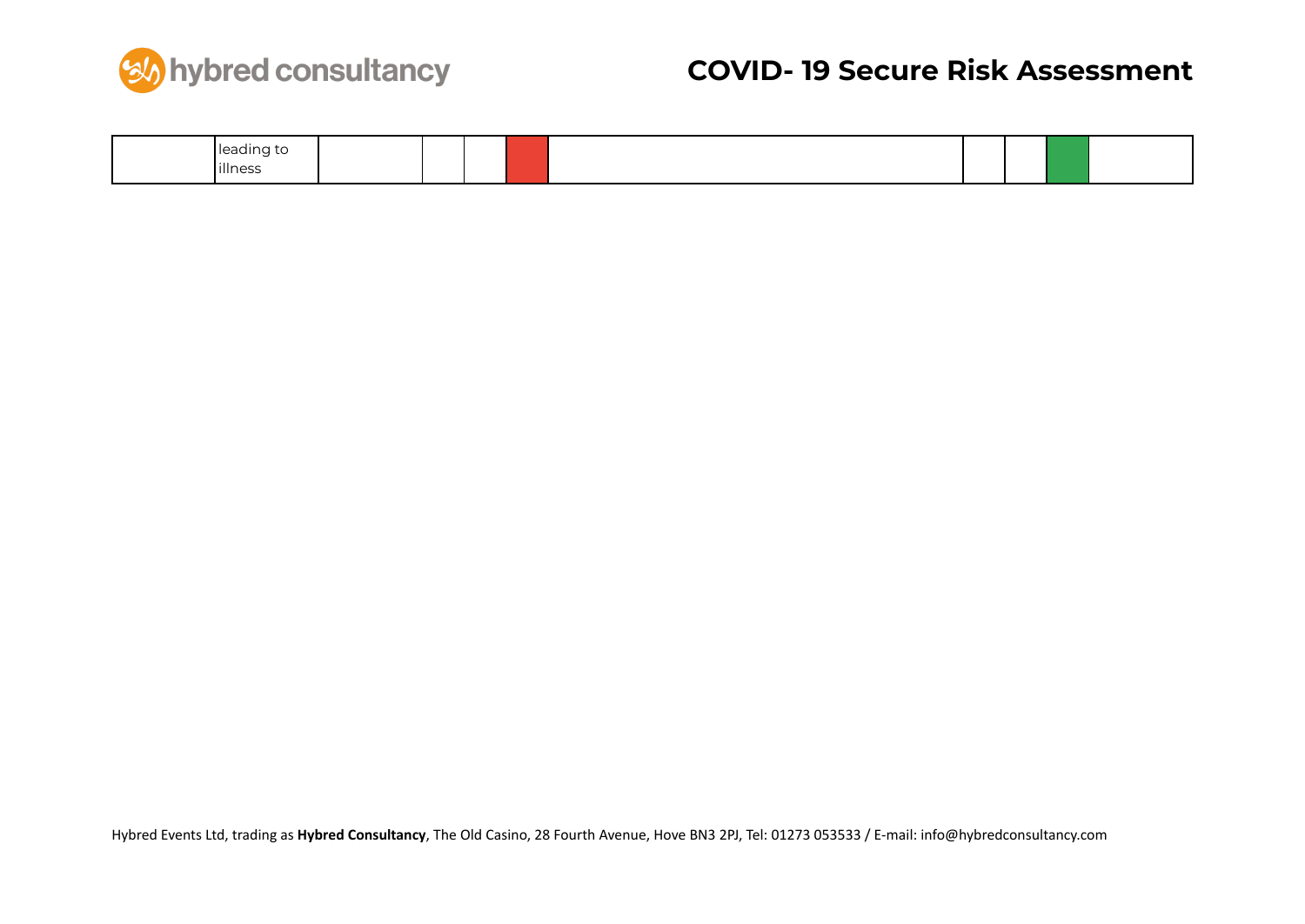

|                                                                                    |                                                                                                      |                                           |   |                                                                                                              |                                                                                                                                           | <b>Customer Safety</b>                                                                                                                                                                                                                                                                                                                                                                                                                                                                                                                                                                                                                                                                                                                                                                                                                                                                                                                                                        |                                                                  |  |    |                                                                                                                                 |
|------------------------------------------------------------------------------------|------------------------------------------------------------------------------------------------------|-------------------------------------------|---|--------------------------------------------------------------------------------------------------------------|-------------------------------------------------------------------------------------------------------------------------------------------|-------------------------------------------------------------------------------------------------------------------------------------------------------------------------------------------------------------------------------------------------------------------------------------------------------------------------------------------------------------------------------------------------------------------------------------------------------------------------------------------------------------------------------------------------------------------------------------------------------------------------------------------------------------------------------------------------------------------------------------------------------------------------------------------------------------------------------------------------------------------------------------------------------------------------------------------------------------------------------|------------------------------------------------------------------|--|----|---------------------------------------------------------------------------------------------------------------------------------|
| <b>REF</b>                                                                         | <b>Hazards and</b><br><b>Effects</b>                                                                 | <b>Who could</b><br>be harmed?            |   | <b>Severity Rating</b><br>Likelihood =<br><b>Primary risk</b><br>based on no<br>controls<br>$S \times L = R$ |                                                                                                                                           | <b>Recommended Control Measures</b>                                                                                                                                                                                                                                                                                                                                                                                                                                                                                                                                                                                                                                                                                                                                                                                                                                                                                                                                           | <b>Severity Rating</b><br>x Likelihood =<br><b>Residual Risk</b> |  |    | <b>Further</b><br><b>Action</b><br><b>Required</b><br><b>Where Risks</b><br>are Not<br><b>Adequately</b><br><b>Controlled</b>   |
|                                                                                    |                                                                                                      |                                           | S |                                                                                                              | $\mathsf{R}$                                                                                                                              |                                                                                                                                                                                                                                                                                                                                                                                                                                                                                                                                                                                                                                                                                                                                                                                                                                                                                                                                                                               | $\mathsf{S}$                                                     |  | R. |                                                                                                                                 |
|                                                                                    | directly, self-employed workers and contractors from other businesses                                |                                           |   |                                                                                                              | Note: Where the term staff is used this should apply to anyone who works for you or represents the company and includes people you employ |                                                                                                                                                                                                                                                                                                                                                                                                                                                                                                                                                                                                                                                                                                                                                                                                                                                                                                                                                                               |                                                                  |  |    |                                                                                                                                 |
| Pre-Visit<br>Information<br>to and from<br>Customers/<br>Clients/<br><b>Guests</b> | Possible<br>transmission<br>of the virus<br>from / to<br>infected<br>Clients/<br>Customer/<br>Guests | Staff<br>Customers/<br>Clients/<br>Guests | 5 | 5                                                                                                            | 25                                                                                                                                        | Customers/clients/ Guests to inform Bells and Whistles<br>and/or not attend sleepover Event if they or anyone in<br>their household are displaying symptoms of COVID-19<br>(Currently high temperature, fever, new continuous dry<br>cough, loss of taste or smell)<br>Customers/clients/ Guests to be requested to complete a<br>health check form prior to Bells and Whistles coming to<br>setup to confirm that at that time they are free from<br>COVID-19 symptoms.<br>Health check questionnaire to be completed<br>electronically prior to arrival at Clients house (email/ text/<br>WhatsApp/ online form)<br>Confirmation to be received and confirmed by<br>Client/Customer that they will not exceed the current<br>guidelines (at that time) regarding numbers of people<br>present.<br>Customers/Clients/Guests to be informed of all changes<br>to business operating procedures; Risk assessment carried<br>out, Social Distancing measures in place, Cleaning | 5                                                                |  | 5. | <b>Monitor</b><br>advice<br>regarding<br>COVID-19<br><b>Symptoms</b><br>and revise<br>health check<br>questions as<br>necessary |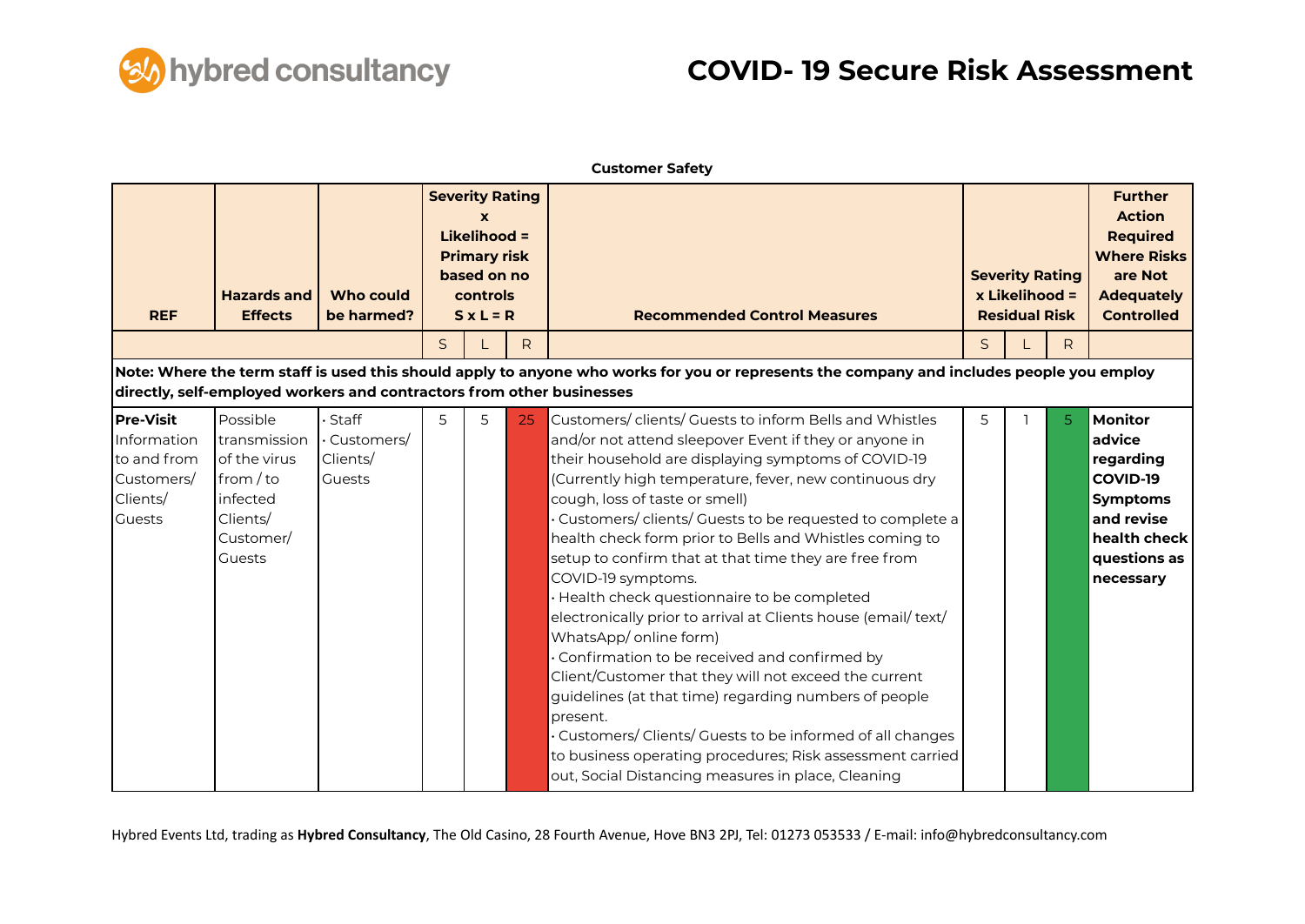

|                                                                       |                                                                                                          |                                                  |                |   |    | measures etc.<br>Customers/ Clients/ Guests to be informed / advised of<br>the above via social media, website, email etc.<br>Company to display certificate online to show they have<br>taken the necessary steps to be COVID-Secure                                                                                                                                                                                                                                                                                                                                                                                                              |   |               |                  |                                                                                                                                                                                       |
|-----------------------------------------------------------------------|----------------------------------------------------------------------------------------------------------|--------------------------------------------------|----------------|---|----|----------------------------------------------------------------------------------------------------------------------------------------------------------------------------------------------------------------------------------------------------------------------------------------------------------------------------------------------------------------------------------------------------------------------------------------------------------------------------------------------------------------------------------------------------------------------------------------------------------------------------------------------------|---|---------------|------------------|---------------------------------------------------------------------------------------------------------------------------------------------------------------------------------------|
| <b>Pre-Arrival</b><br><b>Checks</b>                                   | Possible<br>transmission<br>of the virus<br>from / to<br>infected<br>customers/<br>staff                 | Staff<br>Customers/<br>Clients/<br><b>Guests</b> | 5              | 5 | 25 | Customers/Clients/Guests and staff should be instructed<br>to sanitize or wash their hands for minimum of 20 seconds<br>on arrival<br>Encourage Customer/ Client to keep a note of the<br>attendees of the sleepover and contact details so as to<br>enable contact incase of positive covid infection.<br>Staff to check Customer/Client has completed health<br>questionnaire prior to arrival and encourage all guests to<br>fill one out too<br>Verbal check with Customer/ Client upon arrival to check<br>they and the house are COVID-19 symptom free<br>If staff member or Guest feels unwell they should be<br>asked to leave immediately | 5 | $\mathcal{P}$ | 10 <sup>10</sup> | Virus can be<br>asymptomat<br>ic so<br>customers<br>may not be<br>aware they<br>have the<br>virus.<br><b>Additional</b><br>measures re<br><b>PPE</b> and<br>hygiene to<br>be followed |
| <b>Prior to</b><br><b>Erection</b> or<br>set dress of<br><b>Venue</b> | Possible<br>transmission<br>of the virus<br>from/to<br>infected<br>customers<br>· Customer<br>confidence | Staff<br>Customers/<br>Clients/<br><b>Guests</b> | $\overline{4}$ | 5 | 20 | All Cleaning to have taken place prior to Arrival at<br>site/venue/clients house<br>Customers/Clients/Guests to be sent and asked to<br>complete a health questionnaire prior to attending<br>appointment. GDPR to be observed<br>Create online form for capturing health questionnaire<br>data<br>· All signage to be made available regarding cleaning<br>procedure and cleaning confirmation given to have taken<br>place prior to set up.                                                                                                                                                                                                      | 4 |               | 4                | No further<br>action<br>required if all<br>recommende<br>d control<br>measures are<br>implemented                                                                                     |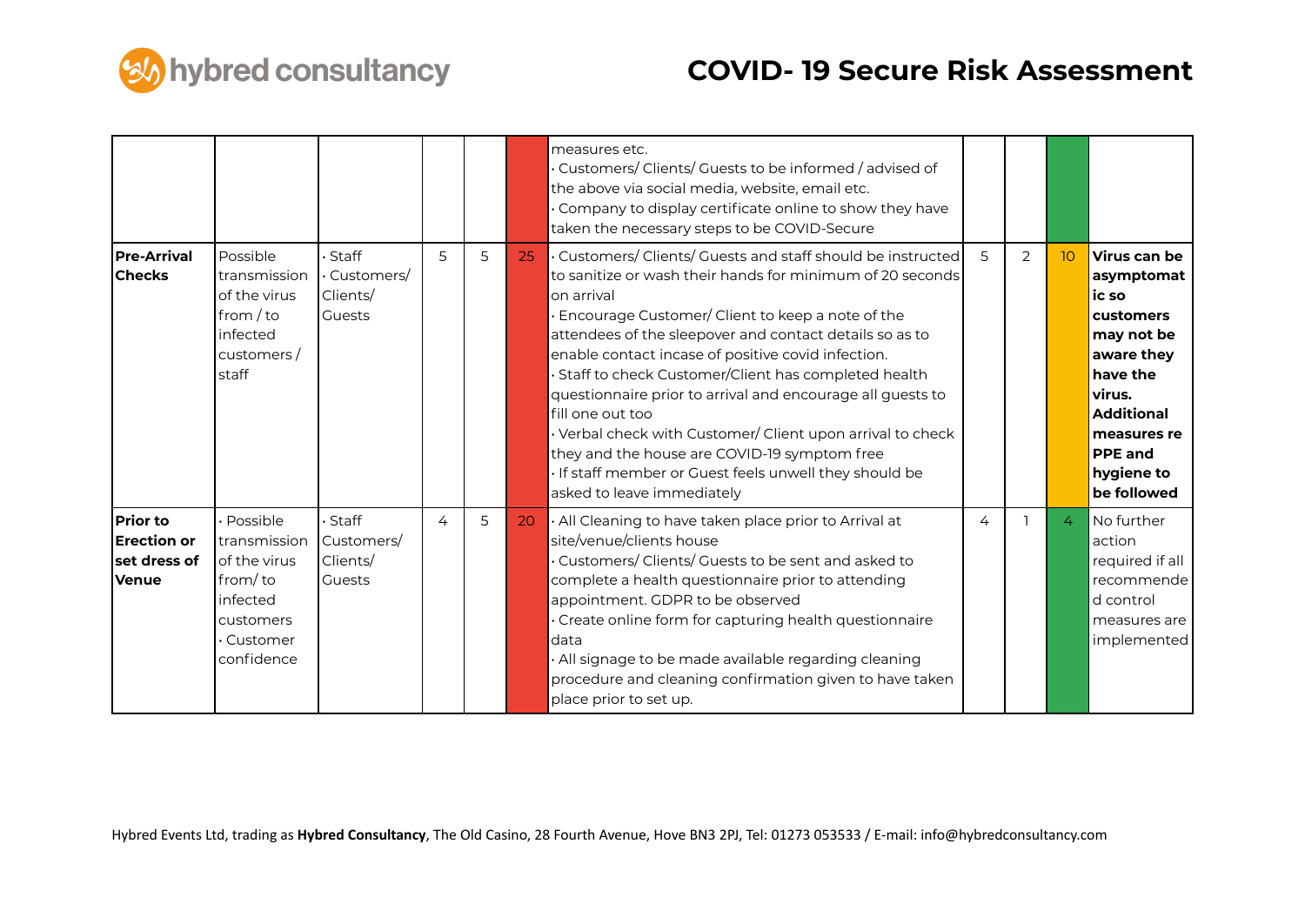

| <b>REF</b>                            | <b>Hazards and</b><br><b>Effects</b>                                                                                     | Who could<br>be harmed? |   | <b>Severity Rating</b><br><b>Likelihood =</b><br><b>Primary risk</b><br>based on no<br>controls<br>$S \times L = R$ |              | <b>Recommended Control Measures</b>                                                                                                                                                                                                                                                                                                                                                                                                                                                                                                |              | <b>Severity Rating</b><br>x Likelihood =<br><b>Residual Risk</b> |                | <b>Further</b><br><b>Action</b><br><b>Required</b><br><b>Where Risks</b><br>are Not<br><b>Adequately</b><br><b>Controlled</b> |
|---------------------------------------|--------------------------------------------------------------------------------------------------------------------------|-------------------------|---|---------------------------------------------------------------------------------------------------------------------|--------------|------------------------------------------------------------------------------------------------------------------------------------------------------------------------------------------------------------------------------------------------------------------------------------------------------------------------------------------------------------------------------------------------------------------------------------------------------------------------------------------------------------------------------------|--------------|------------------------------------------------------------------|----------------|-------------------------------------------------------------------------------------------------------------------------------|
|                                       |                                                                                                                          |                         | S |                                                                                                                     | $\mathsf{R}$ |                                                                                                                                                                                                                                                                                                                                                                                                                                                                                                                                    | $\mathsf{S}$ |                                                                  | R.             |                                                                                                                               |
|                                       | directly, self-employed workers and contractors from other businesses                                                    |                         |   |                                                                                                                     |              | Note: Where the term staff is used this should apply to anyone who works for you or represents the company and includes people you employ                                                                                                                                                                                                                                                                                                                                                                                          |              |                                                                  |                |                                                                                                                               |
| Temperature   A high<br><b>Checks</b> | temperature<br>is a symptom<br>of COVID-19,<br>which could<br>indicate an<br>individual is<br>infected with<br>the virus | Staff                   | 4 | 4                                                                                                                   | 16           | All staff to take their temperature at home prior to<br>coming to work and if their temperature exceeds 37.3 C<br>and they feel hot on their chest and back they should not<br>come to work<br>If a high temperature is recorded by staff, they should<br>inform the business owner, not come into work and book<br>into a COVID-19 Test centre and self isolate in accordance<br>with government advice<br>Staff to keep a log of daily temperature checks<br>If diagnosed with COVID-19 staff must inform their place<br>of work | 4            |                                                                  | $\overline{4}$ | No further<br>action<br>required if all<br>recommende<br>d control<br>measures are<br>implemented                             |
| <b>Practises for</b><br>sick workers  | Staff illness,<br>business<br>resilience, PR<br>and Brand<br>reputation                                                  | Staff                   | 5 | 5                                                                                                                   | 25           | · Assess all staff and make a record of who may have had<br>COVID-19 and who hasn't<br>Records to be kept on file by Business Owner                                                                                                                                                                                                                                                                                                                                                                                                | 5            |                                                                  | 5 <sup>1</sup> | No further<br>action<br>required if all<br>recommende<br>d control<br>measures are<br>implemented                             |

**Worker Health and Hygiene**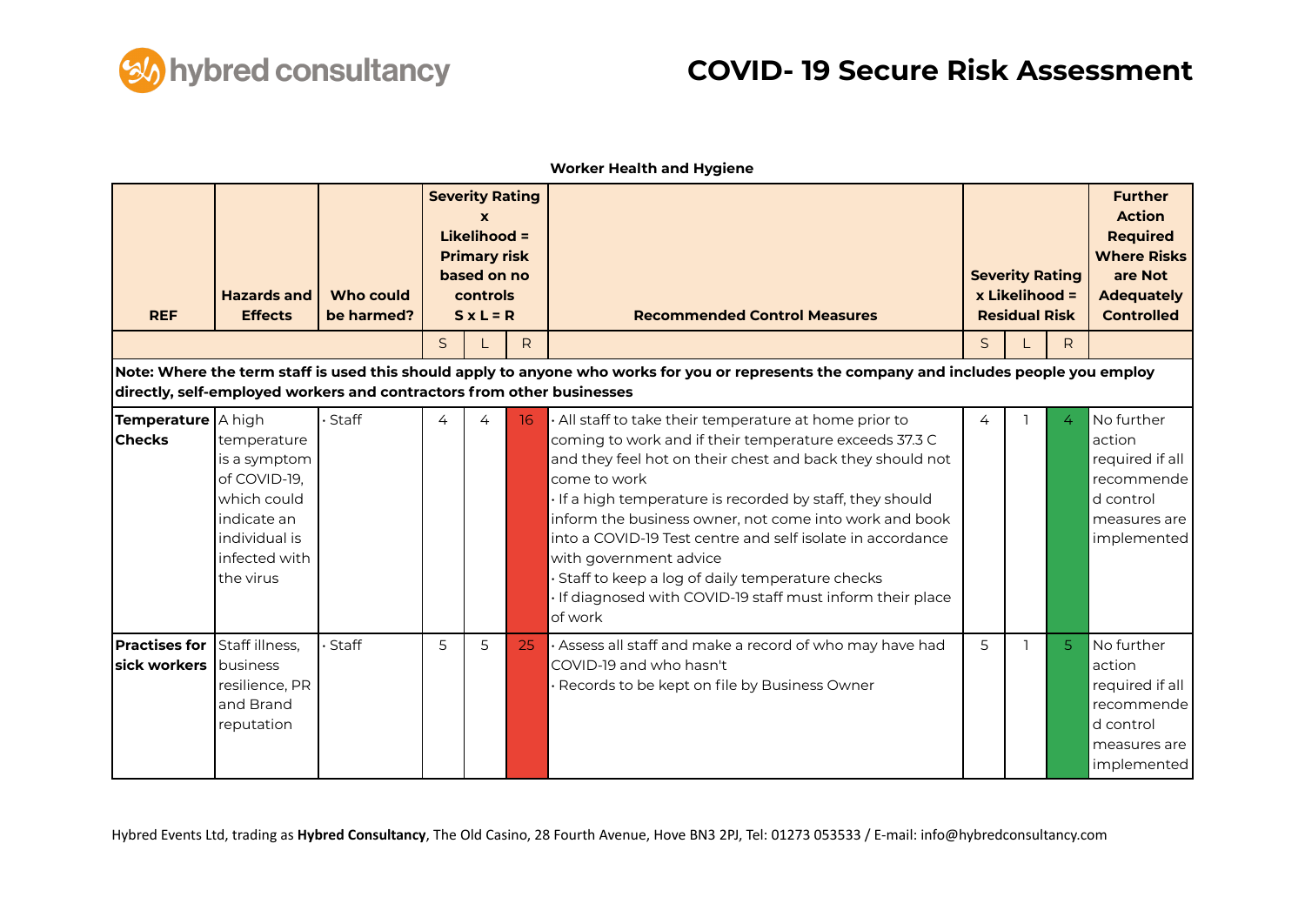

| <b>Symptomati</b><br>c workers           | Staff illness,<br>business<br>resilience, PR<br>and Brand<br>reputation | Staff<br>$\cdot$ Customer/<br>Client/ Guest | 5 | 5 | 25 | · If a member of staff develops a high temperature or a<br>persistent cough while at work, they should:<br>1) Return home immediately and make an appointment<br>with a test centre<br>2) Avoid touching anything<br>3) Cough or sneeze into a tissue and put it in a bin, or if<br>they do not have tissues, cough and sneeze into the crook<br>of their elbow.<br>4) They must then follow the guidance on self-isolation<br>and not return to work until their period of self-isolation<br>has been completed<br>5) Must Inform Customer/Client/Guest if Staff member<br>who setup or de-rigged confirms positive for COVID-19<br>. If the member of staff is diagnosed with COVID-19 then<br>they must contact NHS Test & Trace and follow the<br>instructions given, including informing the service of their<br>workplace. | 5 | 5              | No further<br>action<br>required if all<br>recommende<br>d control<br>measures are<br>implemented |
|------------------------------------------|-------------------------------------------------------------------------|---------------------------------------------|---|---|----|----------------------------------------------------------------------------------------------------------------------------------------------------------------------------------------------------------------------------------------------------------------------------------------------------------------------------------------------------------------------------------------------------------------------------------------------------------------------------------------------------------------------------------------------------------------------------------------------------------------------------------------------------------------------------------------------------------------------------------------------------------------------------------------------------------------------------------|---|----------------|---------------------------------------------------------------------------------------------------|
| <b>Work</b><br>uniform/<br><b>Attire</b> | Staff illness,<br>business<br>resilience, PR<br>and Brand<br>reputation | Staff                                       | 5 | 5 | 25 | · Clean Uniform/Clothing to be worn daily by staff<br>Staff to arrive in the clothes they will be using during the<br>setup.<br>· Uniform/Clothing to be washed at the highest<br>temperature possible (Minimum 60 degrees) with<br>detergent after each use<br>· Staff to remove all possible jewelry on hands and arms,<br>including watches and bracelets<br>· Always keep hair tied back to avoid unnecessary<br>touching<br>· Maintain short, clean nails                                                                                                                                                                                                                                                                                                                                                                   | 5 | 5 <sup>1</sup> | No further<br>action<br>required if all<br>recommende<br>d control<br>measures are<br>implemented |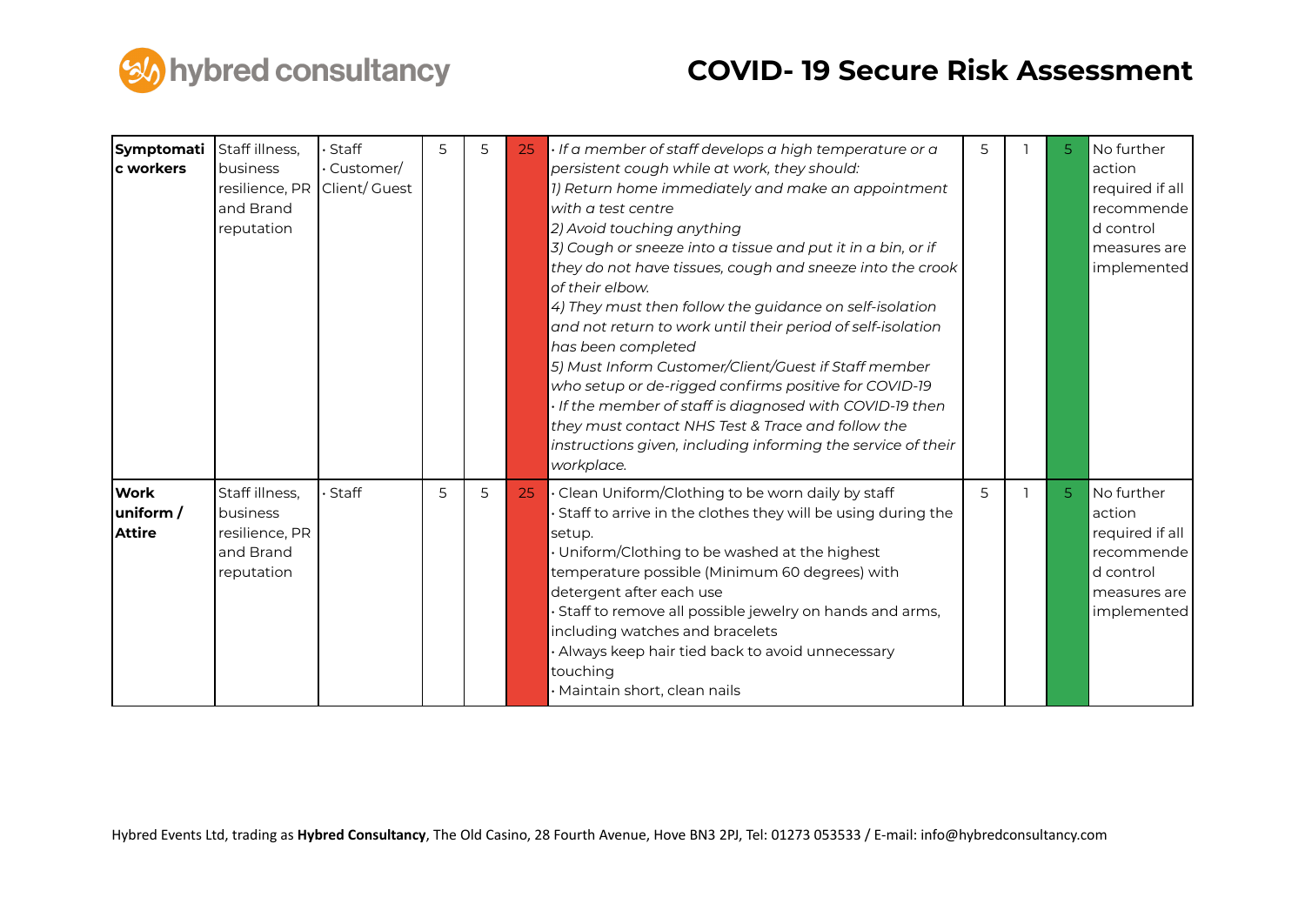

| <b>Returning to</b><br>work after<br>lockdown -<br>all staff          | Staff illness,<br>business<br>resilience, PR<br>and Brand<br>reputation | Staff   | 4 | 4 | 16 | · Staff members classified as 'Vulnerable' are no longer<br>advised to shield and stay at home, but should minimise<br>contact with others. If they cannot work from home, they<br>should be offered the option of the safest available on-site<br>roles, enabling them to stay 1m+ away from others<br>· Consideration must also be given to potential delays in<br>emergency services response, due to the current pressure<br>on resources<br>· Check relevant first aid is up to date and that all staff<br>know what to do in a medical emergency - it is not<br>advised to give mouth to mouth resuscitation<br>· Keeping in touch with off-site workers on their working<br>arrangements including their welfare, mental and<br>physical health and personal security<br>· Providing support for workers around mental health and<br>wellbeing. This could include advice or telephone support | 4 |                | 4              | No further<br>action<br>required if all<br>recommende<br>d control<br>measures are<br>implemented                         |
|-----------------------------------------------------------------------|-------------------------------------------------------------------------|---------|---|---|----|-------------------------------------------------------------------------------------------------------------------------------------------------------------------------------------------------------------------------------------------------------------------------------------------------------------------------------------------------------------------------------------------------------------------------------------------------------------------------------------------------------------------------------------------------------------------------------------------------------------------------------------------------------------------------------------------------------------------------------------------------------------------------------------------------------------------------------------------------------------------------------------------------------|---|----------------|----------------|---------------------------------------------------------------------------------------------------------------------------|
| <b>Return to</b><br>work after<br><b>COVID-19</b><br><b>infection</b> | Staff illness,<br>business<br>resilience, PR<br>and Brand<br>reputation | Staff   | 5 | 5 | 25 | · If staff have had COVID-19 symptoms, been contacted by<br>NHS Test & Trace or have been diagnosed with COVID-19<br>they must self-isolate as instructed to do so.<br>Staff should only return to work when they have fully<br>recovered from the symptoms of the virus<br>· Recommend that staff are tested prior to returning to<br>work to confirm they do not have the virus                                                                                                                                                                                                                                                                                                                                                                                                                                                                                                                     | 5 |                | 5 <sup>1</sup> | No further<br>action<br>required if all<br>recommende<br>d control<br>measures are<br>implemented                         |
| Responding<br>to confirmed<br>cases of<br>COVID-19                    | <b>Business</b><br>resilience, PR<br>and Brand<br>reputation            | · Staff | 5 | 5 | 25 | . If the business is contacted by NHS Test & Trace then<br>staff details for the dates requested must be handed over.<br>If a member of staff or Customer/Client/Guest informs<br>the business owners that they have been diagnosed with<br>COVID-19 then the business owners should identify all the<br>Customer/Client/Guest & staff that were involved with the<br>setup or derig on the same dates. When contacted by<br>NHS Test & Trace the business is to follow their<br>instructions.                                                                                                                                                                                                                                                                                                                                                                                                        | 5 | $\overline{2}$ | 10             | <b>Review risk</b><br>assessment<br>land<br>subsequent<br>recommend<br>ations/key<br>actions as<br>and when<br>government |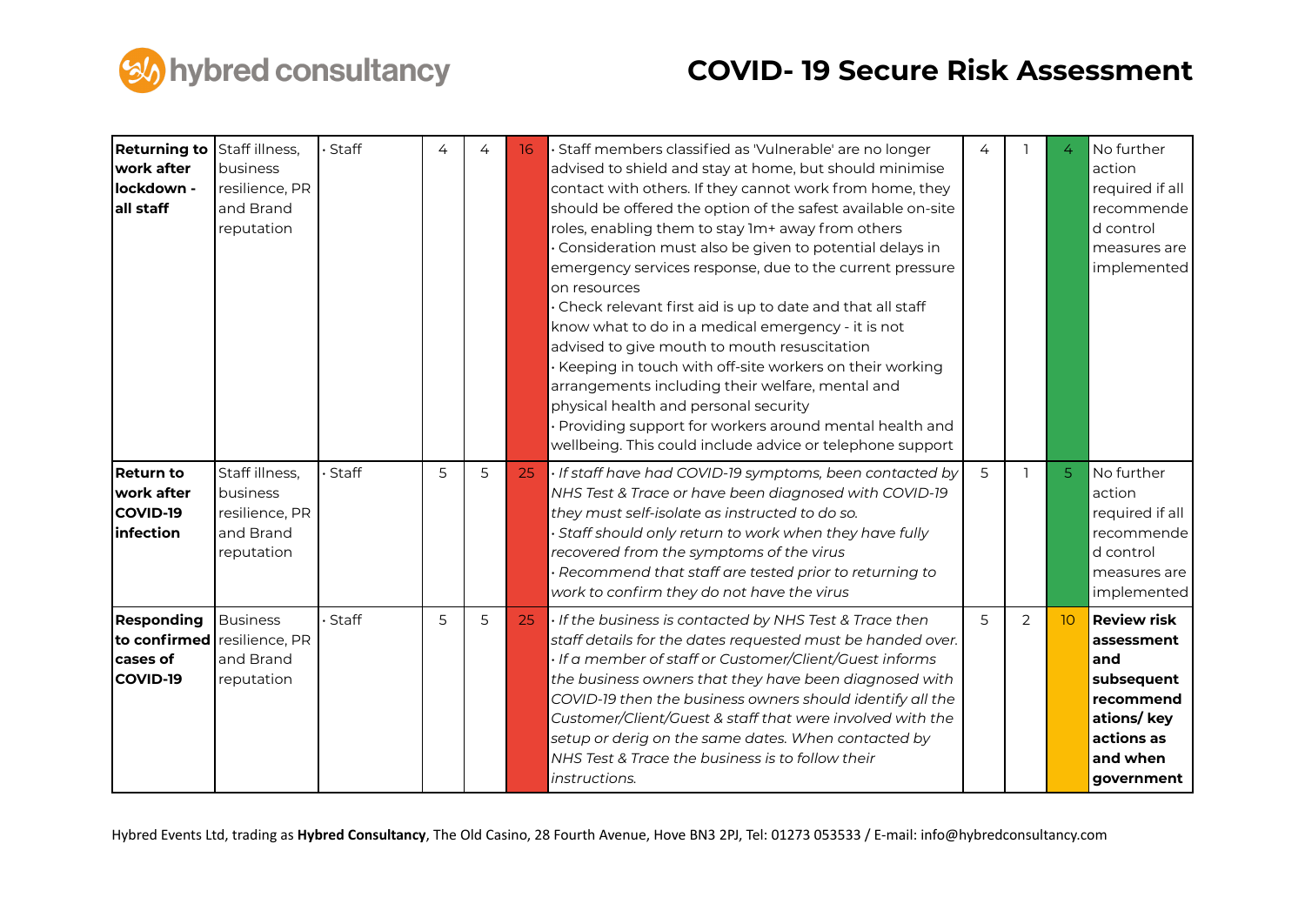

|                     |                                          |       |   |   |    | $\cdot$ All Equipment used for that job should then be deep<br>cleaned and quarantined for 72hrs                                                                                                                                                                     |                |  | guidance<br>changes                                                                                    |
|---------------------|------------------------------------------|-------|---|---|----|----------------------------------------------------------------------------------------------------------------------------------------------------------------------------------------------------------------------------------------------------------------------|----------------|--|--------------------------------------------------------------------------------------------------------|
| <b>Staff travel</b> | Staff illness,<br>business<br>resilience | Staff | 4 | 4 | 16 | $\cdot$ Where possible staff should avoid public transport and<br>walk, use bikes or use their own cars when travelling to<br>help maintain social distancing<br>. All staff to be briefed to wash their hands or sanitise<br>thoroughly and for at least 20 seconds | $\overline{4}$ |  | No further<br>laction<br>required if all<br>recommende<br>ld control<br>l measures are<br>limplemented |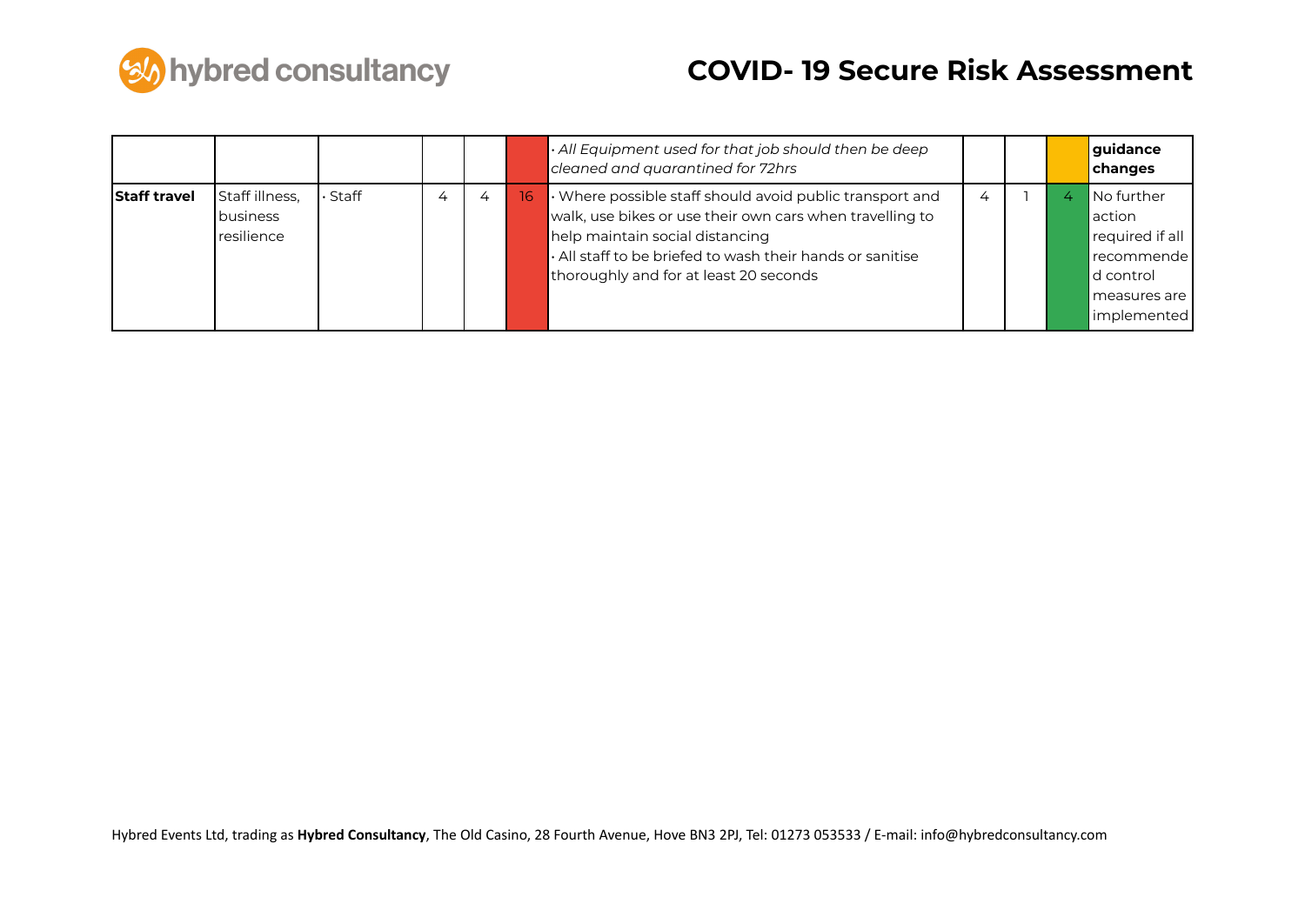

#### **Personal Protective Equipment (PPE)**

| <b>REF</b> | <b>Effects</b> | Hazards and Who could be<br>harmed?                                   | <b>Severity Rating</b><br>x<br>Likelihood $=$<br><b>Primary risk</b><br>based on no<br>controls<br>$S \times L = R$ |   | <b>Recommended Control Measures</b>                                                                                                       | <b>Severity Rating</b> | $x$ Likelihood =<br><b>Residual Risk</b> |   | <b>Further</b><br><b>Action</b><br><b>Required</b><br><b>Where Risks</b><br>are Not<br><b>Adequately</b><br><b>Controlled</b> |
|------------|----------------|-----------------------------------------------------------------------|---------------------------------------------------------------------------------------------------------------------|---|-------------------------------------------------------------------------------------------------------------------------------------------|------------------------|------------------------------------------|---|-------------------------------------------------------------------------------------------------------------------------------|
|            |                |                                                                       |                                                                                                                     | R |                                                                                                                                           |                        |                                          | R |                                                                                                                               |
|            |                | directly, self-employed workers and contractors from other businesses |                                                                                                                     |   | Note: Where the term staff is used this should apply to anyone who works for you or represents the company and includes people you employ |                        |                                          |   |                                                                                                                               |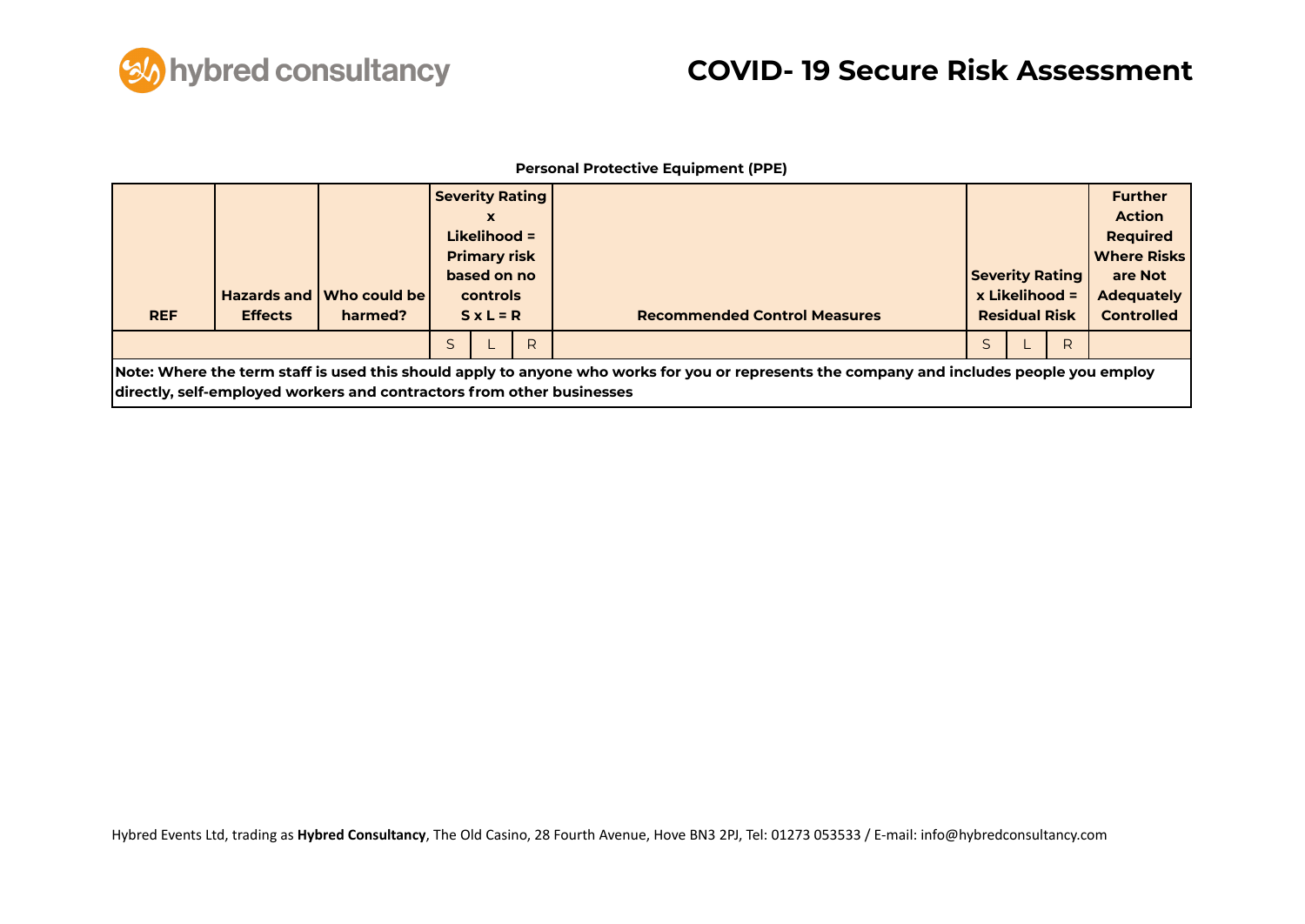

| Face<br>coverings/<br>Goggles /<br><b>Face Shields</b><br>For Staff | Airborne<br>transmissio<br>n of the<br>virus can<br>result in<br>infection | · Staff | 5 | 5 | 25 | Recommend that staff use face coverings when they are<br>in close proximity to each other<br>Employers should support staff in using face coverings<br>safely if they choose to wear one. This means telling<br>workers to follow critical key safe behaviours:<br>1) Wash your hands thoroughly with soap and water for 20<br>seconds or use hand sanitiser before putting a face<br>covering on, and after removing it<br>2) When wearing a face covering, avoid touching your face<br>or face covering, as you could contaminate them with<br>germs from your hands<br>3) Change your face covering if it becomes damp or if<br>you've touched it<br>4) Continue to wash your hands regularly<br>5) Change and wash your face covering daily. if the<br>material is washable, wash in line with manufacturer's<br>instructions. If it's not washable, dispose of it carefully in<br>your usual waste<br>6) Practise social distancing wherever possible<br>Staff to be trained in using PPE -<br><u>https://www.who.int/emergencies/diseases/novel-coronavi</u><br>rus-2019/advice-for-public/when-and-how-to-use-masks<br>If using a face sheild this should be wiped clean between<br>use<br>Replace face covering after any coughs or sneezes<br>· You must provide this PPE free of charge to staff who<br>need it<br>It is not advised to wear face coverings during<br>high-energy exercise<br>Anyone who cannot wear a face mask for medical<br>reasons should highlight this prior to commencement of<br>work and must maintain the 1m+ distance at all times<br>whilst working | 5 | 2 | 10 | <b>PPE</b> alone is<br>not enough<br>to prevent<br>transmission<br>of the virus -<br>enhanced<br>hygiene<br>procedures,<br>cleaning<br>procedures<br>and social<br>distancing<br>must be<br>implemente<br>d to reduce<br>risks |
|---------------------------------------------------------------------|----------------------------------------------------------------------------|---------|---|---|----|--------------------------------------------------------------------------------------------------------------------------------------------------------------------------------------------------------------------------------------------------------------------------------------------------------------------------------------------------------------------------------------------------------------------------------------------------------------------------------------------------------------------------------------------------------------------------------------------------------------------------------------------------------------------------------------------------------------------------------------------------------------------------------------------------------------------------------------------------------------------------------------------------------------------------------------------------------------------------------------------------------------------------------------------------------------------------------------------------------------------------------------------------------------------------------------------------------------------------------------------------------------------------------------------------------------------------------------------------------------------------------------------------------------------------------------------------------------------------------------------------------------------------------------------------------------------------------------------|---|---|----|--------------------------------------------------------------------------------------------------------------------------------------------------------------------------------------------------------------------------------|
|---------------------------------------------------------------------|----------------------------------------------------------------------------|---------|---|---|----|--------------------------------------------------------------------------------------------------------------------------------------------------------------------------------------------------------------------------------------------------------------------------------------------------------------------------------------------------------------------------------------------------------------------------------------------------------------------------------------------------------------------------------------------------------------------------------------------------------------------------------------------------------------------------------------------------------------------------------------------------------------------------------------------------------------------------------------------------------------------------------------------------------------------------------------------------------------------------------------------------------------------------------------------------------------------------------------------------------------------------------------------------------------------------------------------------------------------------------------------------------------------------------------------------------------------------------------------------------------------------------------------------------------------------------------------------------------------------------------------------------------------------------------------------------------------------------------------|---|---|----|--------------------------------------------------------------------------------------------------------------------------------------------------------------------------------------------------------------------------------|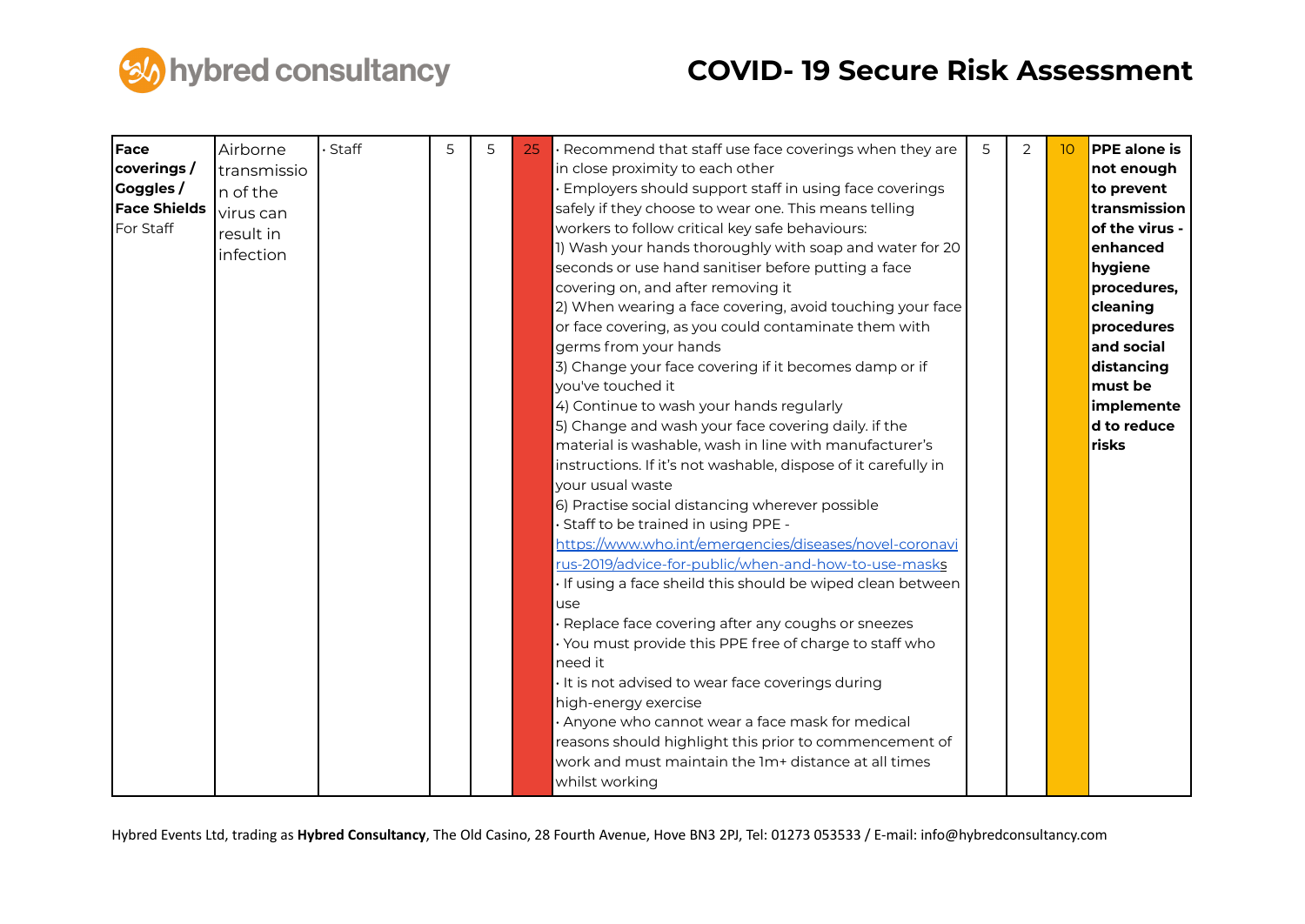

| <b>Gloves</b><br>For staff | Transmissio<br>n of<br>COVID-19<br>virus<br>through<br>repeated<br>touch of<br>contaminat<br>ed surfaces<br>by multiple<br>people,<br>leading to<br>illness | · Staff<br>Customer/<br>Client/ Guest | 5 | 5 | 25 | Disposable gloves should be used when Setting up and<br>de-rigging and cleaning high touch areas to reduce<br>spread of infection to person cleaning<br>Do not touch face when wearing gloves<br>Wash hands prior to putting the gloves on. Gloves to be<br>immediately disposed of after use and the wearer to wash<br>hands for a minimum of 20 seconds with soap and water<br>You must provide this PPE free of charge to staff who<br>need it<br>Consider allergies when wearing gloves | 5 | 2 | 10              | <b>PPE</b> alone is<br>not enough<br>to prevent<br>transmission<br>of the virus -<br>enhanced<br>hygiene<br>procedures,<br>cleaning<br><b>procedures</b><br>and social<br>distancing<br>must be<br>implemente<br>d to reduce<br>risks |
|----------------------------|-------------------------------------------------------------------------------------------------------------------------------------------------------------|---------------------------------------|---|---|----|---------------------------------------------------------------------------------------------------------------------------------------------------------------------------------------------------------------------------------------------------------------------------------------------------------------------------------------------------------------------------------------------------------------------------------------------------------------------------------------------|---|---|-----------------|---------------------------------------------------------------------------------------------------------------------------------------------------------------------------------------------------------------------------------------|
| <b>Testing</b>             | Transmissio<br>n of<br>COVID-19<br>virus<br>through<br>interaction<br>with an<br>infected<br>person                                                         | Staff<br>Customer/<br>Client/ Guest   | 5 | 5 | 25 | We advise that all staff should be tested twice weekly and<br>that the below link be shared with the customers/ clients/<br>guests as well to encourage them to get all people<br>coming the event/sleepover to get a negative Lateral flow<br>test.<br>https://www.gov.uk/order-coronavirus-rapid-lateral-flow-te<br>sts<br>Using the above link you can order test kits for all staff<br>and pass this link onto the Customers.                                                           | 5 | 2 | 10 <sup>°</sup> |                                                                                                                                                                                                                                       |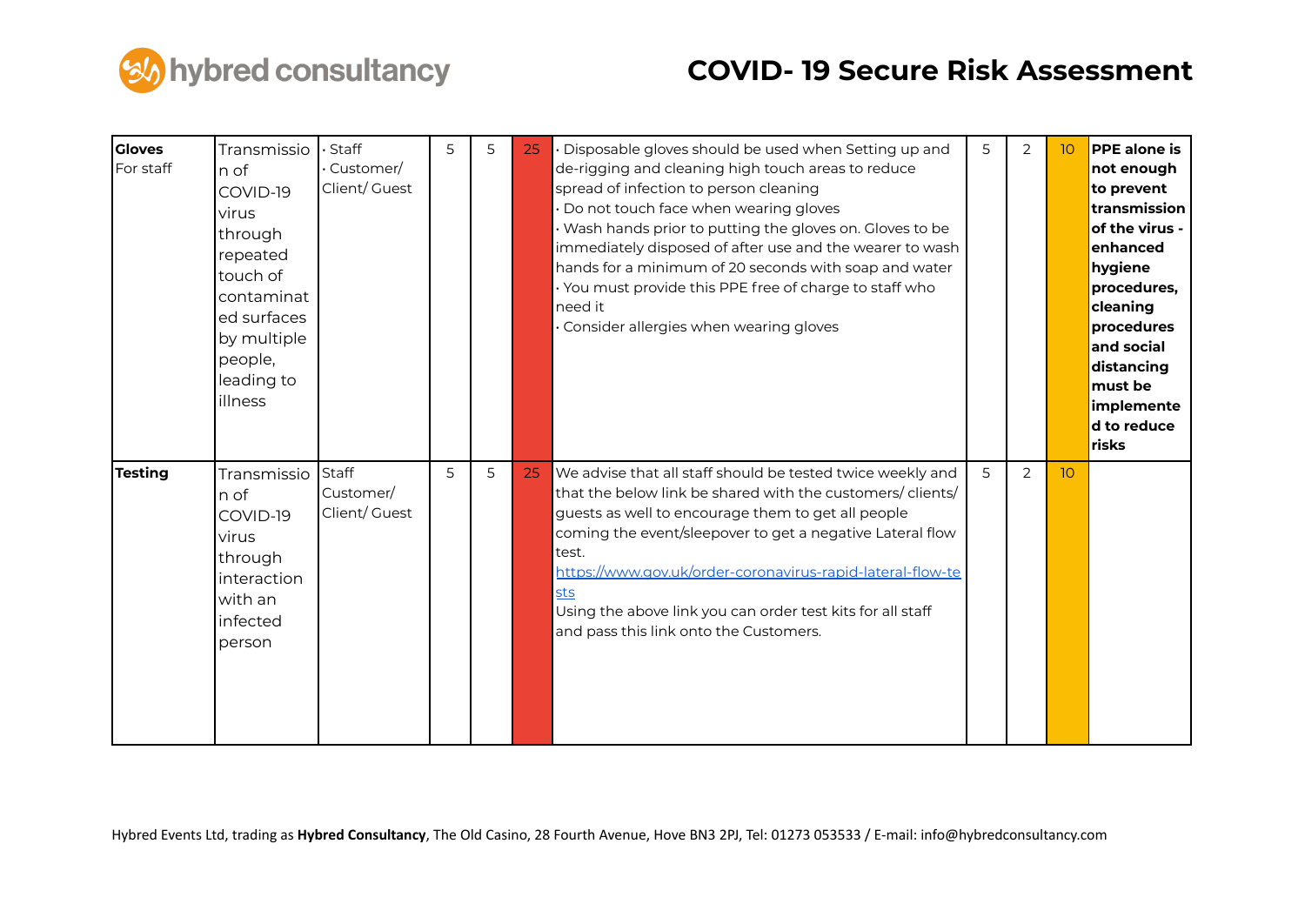

| <b>Pre setup cleaning / checks</b>                                                                   |  |
|------------------------------------------------------------------------------------------------------|--|
| Clean all High touch areas (Tepee covers/poles/pegs/weights/props/trays etc)                         |  |
| Single use masks available for Staff if required                                                     |  |
| Staff temperature to be checked and recorded                                                         |  |
| Staff to wash hands on arrival                                                                       |  |
| Emergency routes and Exits Clear                                                                     |  |
| Venue is well Ventilated (where and when possible)                                                   |  |
| One Way markers in place                                                                             |  |
| Items to be cleaned / checked between each use                                                       |  |
| Tepees covers on high 60 degree wash (if not possible quarantine for 72 Hours)                       |  |
| Poles/tent structure antibac and where possible quarantine for 72 hours                              |  |
| Equipment / Props antibac and where possible quarantine for 72 hours                                 |  |
| Duvets, pillows and all covers to be washed at 60 degree where possible if not quarantine for 72 hrs |  |
| Wipe down all Mattresses and clean covers (if not possible quarantine for 72 Hours)                  |  |
| <b>De-rig Cleaning / checks</b>                                                                      |  |
| Clean all High touch areas (Tepee covers/poles/pegs/weights/props/trays etc)                         |  |
| Clean any areas touch by staff on the way out of customers house                                     |  |
|                                                                                                      |  |

| <b>Risk Assessment - Key Recommendations</b>                                                    |
|-------------------------------------------------------------------------------------------------|
| These key recommendations and actions are for you to share with your staff.                     |
| Please make sure you read the risk assessment thoroughly in addition to this and contact Hybred |
| Consultancy of you have any questions                                                           |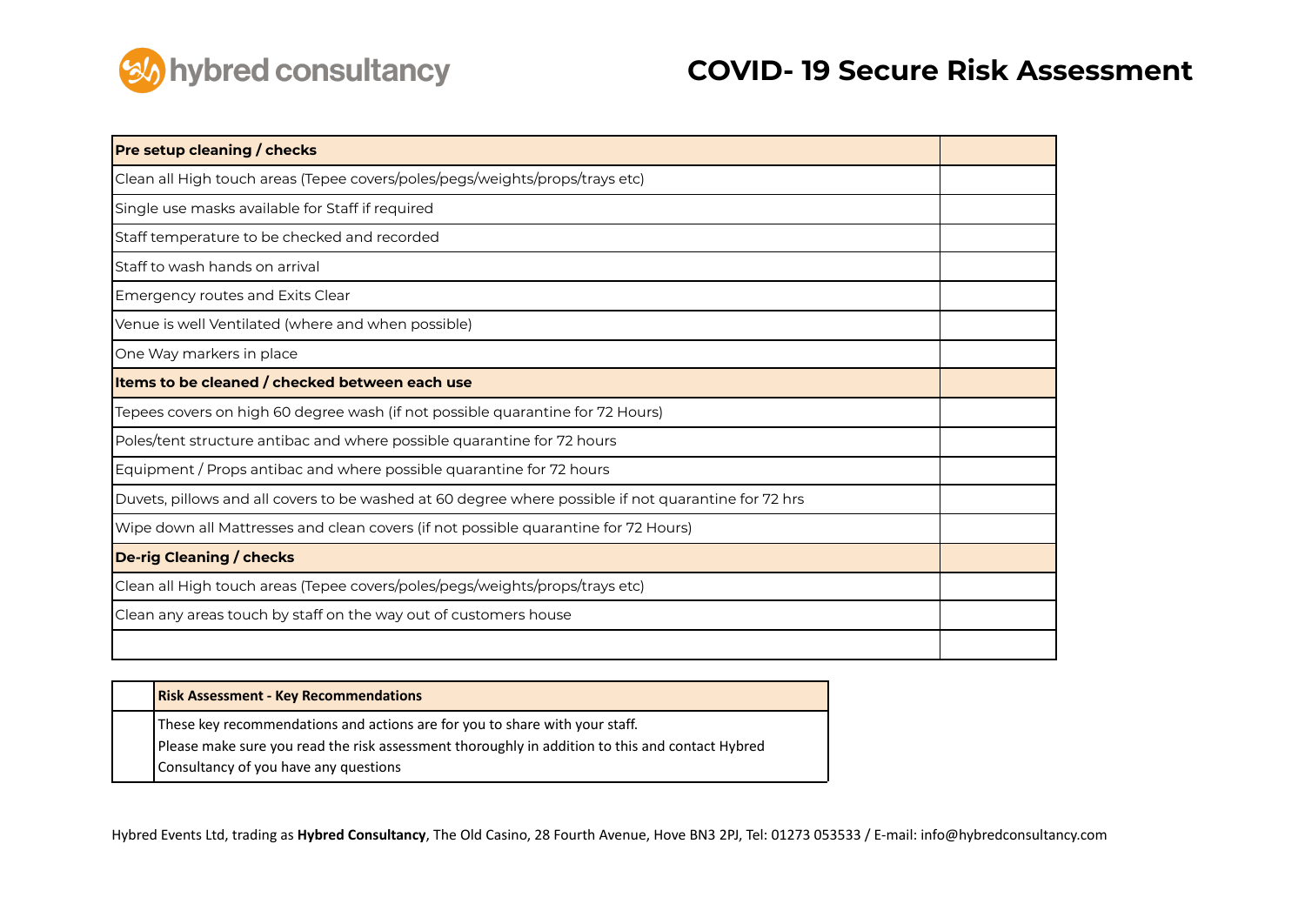

|   | <b>Social Distancing</b>                                                                                                                  |
|---|-------------------------------------------------------------------------------------------------------------------------------------------|
|   | $1$ Reduce the number of people entering / exiting the Customers property or venue                                                        |
|   | 2 Reduce the number of people in the Customer's home /venue by only having essential setup staff there                                    |
|   | 3 Confirm with Client/ customer that they will follow all current government guidelines re number of<br>people.                           |
|   | 4 Inform and maintain a 1m+ distance where possible and to be considerate of everyone who is at the<br>venue/property                     |
|   | 5 PPE to be worn by staff where required                                                                                                  |
|   | 6 Maintain 1m+ distancing                                                                                                                 |
|   | 7 Where possible access the Property or venue via outside paths (when using outside space) try not to<br>enter the property if possible.  |
|   | <b>Cleaning and Sanitising</b>                                                                                                            |
|   | 1 Frequent handwashing to take place                                                                                                      |
|   | 2 Inform all staff of hand wash procedures                                                                                                |
|   | 3 Staff to wash or sanitise hands immediately on arrival at venue or customers property and wear gloves<br>when possible                  |
|   | 4 Staff to wash hands prior to and post removal of PPE                                                                                    |
|   | 5 Staff to wash hands after any coughs or sneezes                                                                                         |
|   | 6 Staff to wash hands after cleaning or handling of items taken from Customers property                                                   |
|   | 7 Regularly clean taps and washing facilities that are used for the purpose of the property                                               |
|   | 8 All Stock handled or setup at customers property or venue to be santised cleaned or quarantined for 72<br>Hours before being used again |
| 9 | Enhanced cleaning of all Materials used for the setup (Teepee covers/ duvets/ mattresses/ poles/ pegs<br>etc)                             |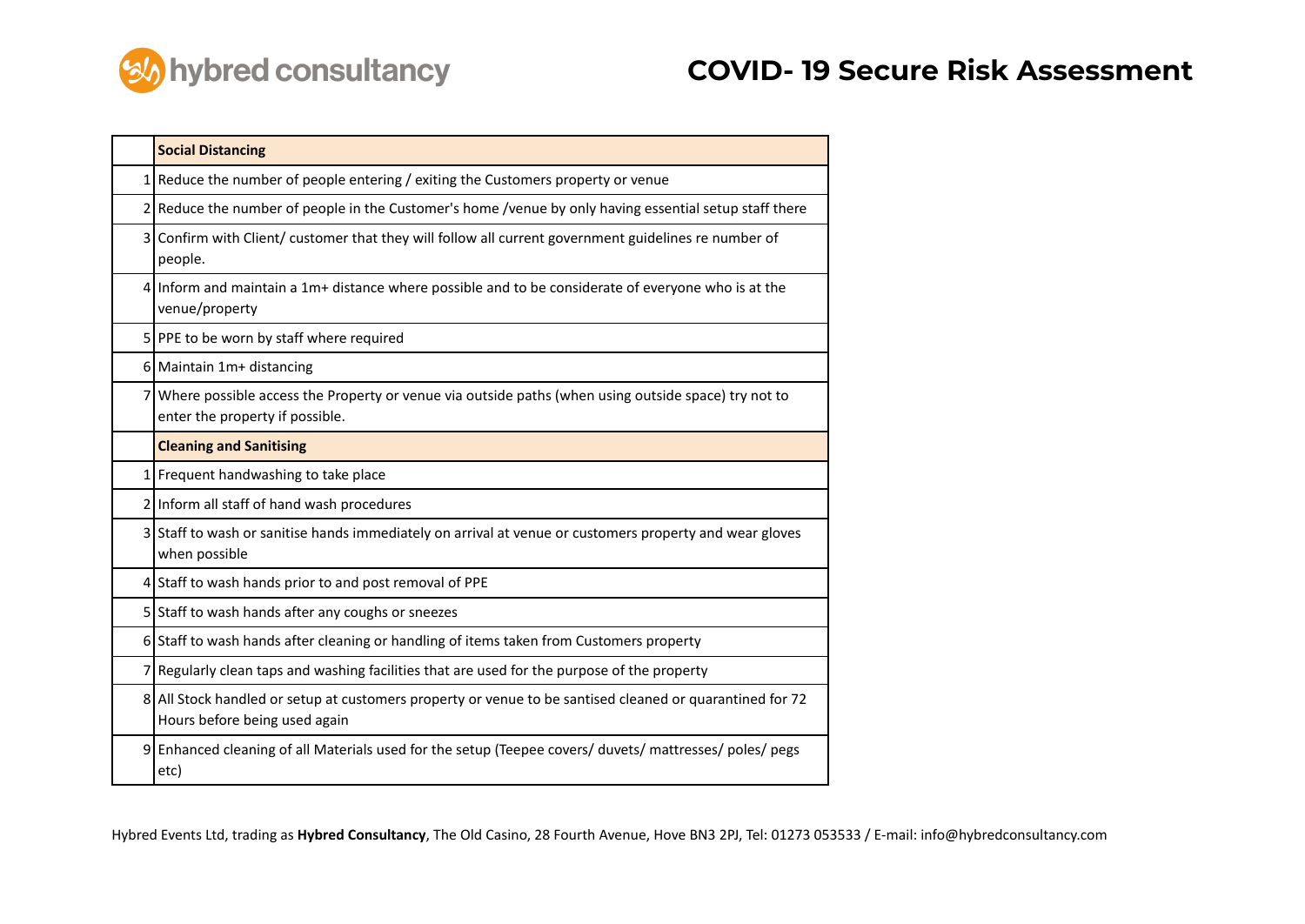

|   | 10 Ensure the Customers property or venue is well ventilated and where possible open windows and doors<br>to get fresh air.                                                                                                                                                                                                                                                                                                                                                                                |
|---|------------------------------------------------------------------------------------------------------------------------------------------------------------------------------------------------------------------------------------------------------------------------------------------------------------------------------------------------------------------------------------------------------------------------------------------------------------------------------------------------------------|
|   | <b>Customer Safety</b>                                                                                                                                                                                                                                                                                                                                                                                                                                                                                     |
| 1 | Guests or Customers must not attend the event/ sleepover if anyone in their household are displaying<br>symptoms of COVID-19 (High temperature, fever, new continuous dry cough, loss of taste or smell)                                                                                                                                                                                                                                                                                                   |
|   | 2 Staff and Customers to be informed; Risk assessment carried out, Setup and de-rig policy, Social<br>Distancing measures etc                                                                                                                                                                                                                                                                                                                                                                              |
|   | 3 All Tepee payments to be made electronically online.                                                                                                                                                                                                                                                                                                                                                                                                                                                     |
|   | 4 Customer to keep a list of all Guests so as to be able to inform them if any guest or staff member tests<br>positive for Covid-19                                                                                                                                                                                                                                                                                                                                                                        |
|   | <b>Staff Health and Hygiene</b>                                                                                                                                                                                                                                                                                                                                                                                                                                                                            |
|   | 1 Send all recommendations from risk assessment and key actions to all staff                                                                                                                                                                                                                                                                                                                                                                                                                               |
| 2 | Ensure all staff know and understand their responsibilities                                                                                                                                                                                                                                                                                                                                                                                                                                                |
| 3 | Recommend providing training on correct use of PPE, cleaning procedures etc to ensure they are carried<br>out correctly                                                                                                                                                                                                                                                                                                                                                                                    |
|   | 4 All staff to take their temperature at home prior to coming to work and if their temperature exceeds 37.3<br>C and they feel hot on their chest and back they should not come to work . If a high temperature is<br>recorded by staff, they should inform the business owner, not come into work, book into a COVID-19 Test<br>centre and self isolate in accordance with government advice . If diagnosed with COVID-19 staff must<br>inform Manager                                                    |
|   | 5   If a member of staff develops a high temperature or a persistent cough while at work, they should:<br>1) Return home immediately and make an appointment with a test centre<br>2) Avoid touching anything<br>3) Cough or sneeze into a tissue and put it in a bin, or if they do not have tissues, cough to and sneeze into<br>the crook of their elbow.<br>4) They must then follow the guidance on self-isolation and not return to work until their period of<br>self-isolation has been completed. |